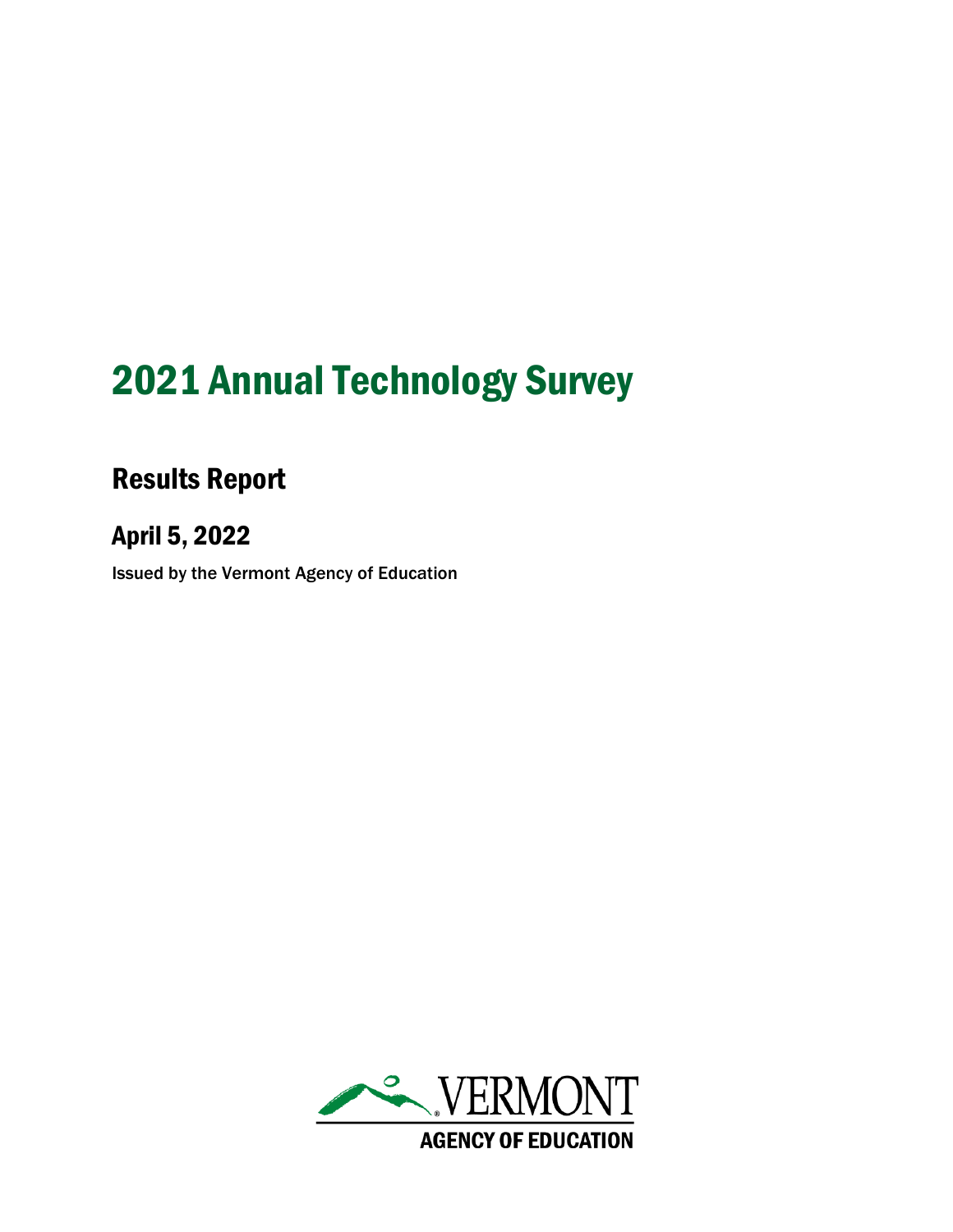# **Table of Contents**

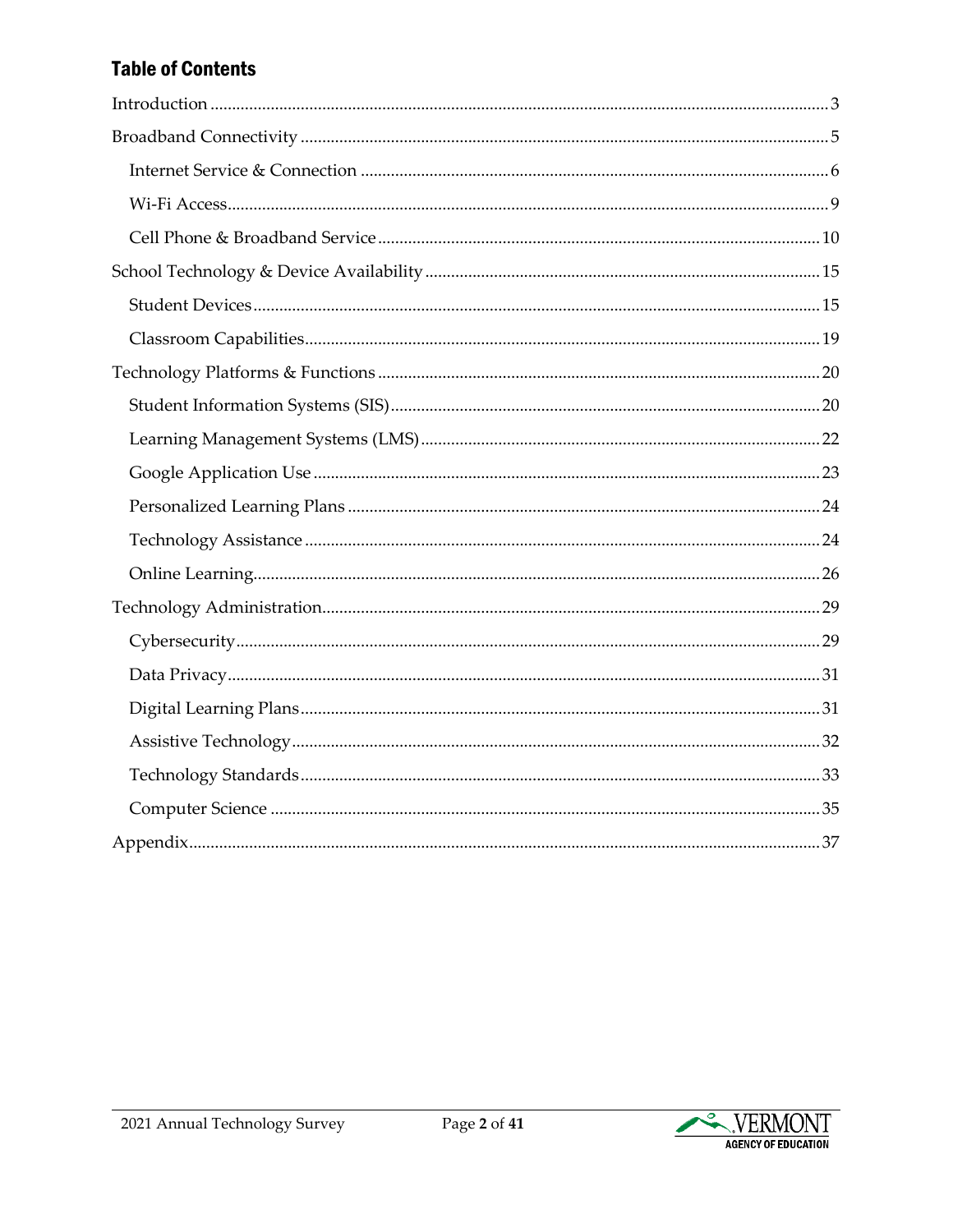# <span id="page-2-0"></span>Introduction

The Annual Technology Survey gathers information about education technology in Vermont supervisory unions/districts (SU/SDs) and schools. The survey is a tool for the Agency of Education (AOE) to collect information on how schools are using technology and the challenges they are facing in providing the infrastructure and equipment needed to equitably and effectively utilize technology to support student-centered learning. The survey also enables the AOE to observe patterns of technology use and infrastructure across SU/SDs and explore opportunities to leverage state investments to support coherence and access across the state. The FY21 survey (2020-2021 academic year) was opened in August 2021 and closed on September 30, 2021. There was 100 percent participation in the survey from Vermont SU/SDs. *Survey results are reported both by SU/SD and by schools. SU/SD responses represent 54 districts—51 SU/SD and three regional technical center school districts. School responses represent 304 schools—289 public schools and 15 technical and career centers that reported as separate schools.*

# The Survey Instrument

This is the fifth year for the annual technology survey. Starting last year, the AOE utilized a new survey platform called Cognito. Cognito enabled the online survey to be better coordinated at the SU/SD level. It is the SU/SD education technology directors and information technology managers that typically administer the network systems and broadband connections and contracts for schools within a district. As such, the survey is directed to these individuals who are also well positioned to oversee the responses from individual schools. School specific inquiries address one-to-one programs, device use within a school, specific school policies and individual school responses to the pandemic. District-wide questions addressed internet service providers, connectivity, network platforms and function, and technology administration issues. A list of survey questions is provided in the appendix section of this report.

AOE would like to thank the education technology directors and other educational staff members and leaders for their work to compile responses to the 2021 survey.

# Summary of Key Findings

**COVID-19 & Connectivity:** Home connectivity remained a priority in the 2020-2021 school year as remote and hybrid learning continued in response to COVID-19. The primary practices implemented by Vermont schools to facilitate home connectivity were distribution of information on low-cost and no-cost internet services -- a practice not commonly in-place before the pandemic; extending Wi-Fi access at the school building; and providing Wi-Fi hotspots. Practices not widely implemented by Vermont schools were Wi-Fi hotspots on school buses and direct financial subsidies for home internet services. In the current school term, and with the return to in-person learning, 27 percent of schools will continue to use Wi-Fi hotspots and 61 percent will maintain a free Wi-Fi signal to the school parking lot.

*"The rural nature of our schools makes it almost impossible to provide home access for families. As a result, we will work to make schools our ongoing hub." – Survey Respondent*

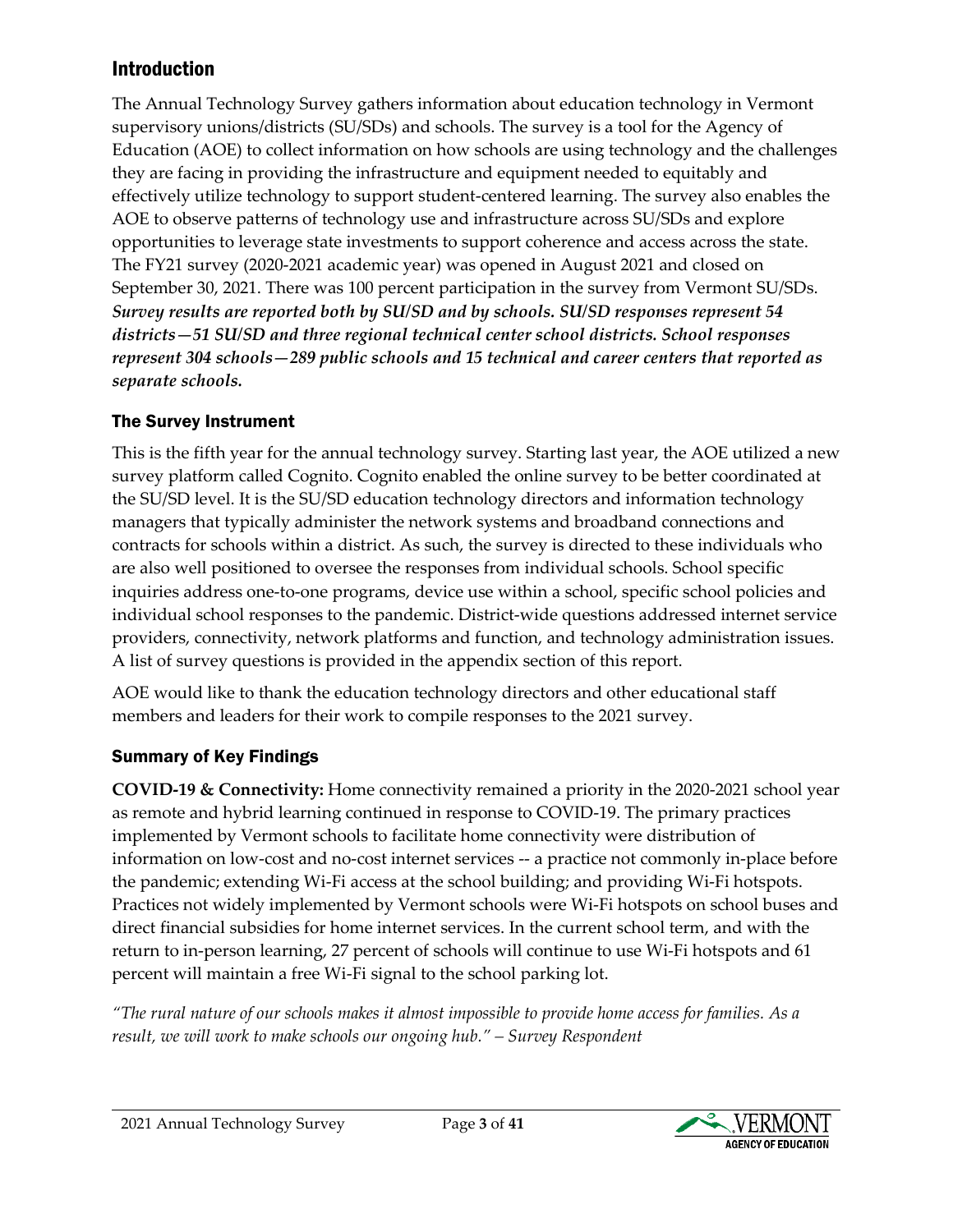**Broadband Speed Gains:** Gains in internet speeds continued within Vermont schools. Seventyone percent of schools responding to this question now have 1 Gbps or greater upload speeds compared with 67 percent of schools in last year's survey. Download speeds also increased. Schools reporting download speeds of 1 Gbps or greater represented 75 percent of the responses as compared to 69 percent of the responses in the 2020 report. Fiber direct to the site was the principal connection type for schools. As technology use in education continues to grow, having a secure, reliable, and robust internet connection at schools remains of primary importance.

*"The pandemic has positively impacted the effective use of technology in our schools. From the acquisition of basic skills to communications and collaboration, all students and teachers have learned how to better use technology." - Survey Respondent*

**One-to-One Device Availability at 100 Percent:** This year, every school reported having oneto-one computing programs. This is the first technology survey to indicate that all schools had such a program in place. One-to-one computing is defined as a program where each student has a computing device dedicated to them over the course of a year, or multiple years, at their school. Seventy-nine percent of schools described their one-to-one program as across the entire building and 18 percent reported a program across multiple grades. Device availability grew significantly. There was a 48 percent increase in the number of available school devices as compared to last year. Schools reported there were 108,471 devices available for school use during the 2020-2021 term. In last year's survey, schools reported 73,290 devices were available for school use. Additional federal funding, coupled with the demands of remote and hybrid learning, likely drove this increase in device acquisition and availability.

#### *"Tech is used in every class, at every level, at least part of every day." - Survey Respondent*

**Online Learning Provider Programs:** Vermont SU/SDs were almost evenly split on whether the use of online learning providers during the pandemic increased the likelihood of using such services in the future. Fifty-four percent of districts indicated they were less likely to utilize online providers, while 46 percent indicated they were more likely to use such providers. Those districts less likely to use online providers cited a return to in-person learning as reducing the need for such services and had questions regarding the effectiveness of this approach as compared to in-person learning. Districts more likely to use online providers in the future credited the experience with online learning due to the pandemic for their interest and for their future exploration of online learning to augment in-person instruction. Twenty-two percent of the SU/SDs reported creating their own virtual academies. It was unclear whether these virtual academies were independently developed or were supported through the VTVLC expansion Collaborative School Option.

*"Last year provided us with experience and practice with supporting students in an online learning environment. We recognize the value of online learning as an appropriate flexible pathway for some students and learned a lot about how to maintain rigor and engagement. Not all learning platforms are appropriate for every student and online learning is not a good pathway for every child." – Survey Respondent*

2021 Annual Technology Survey Page **4** of **41**

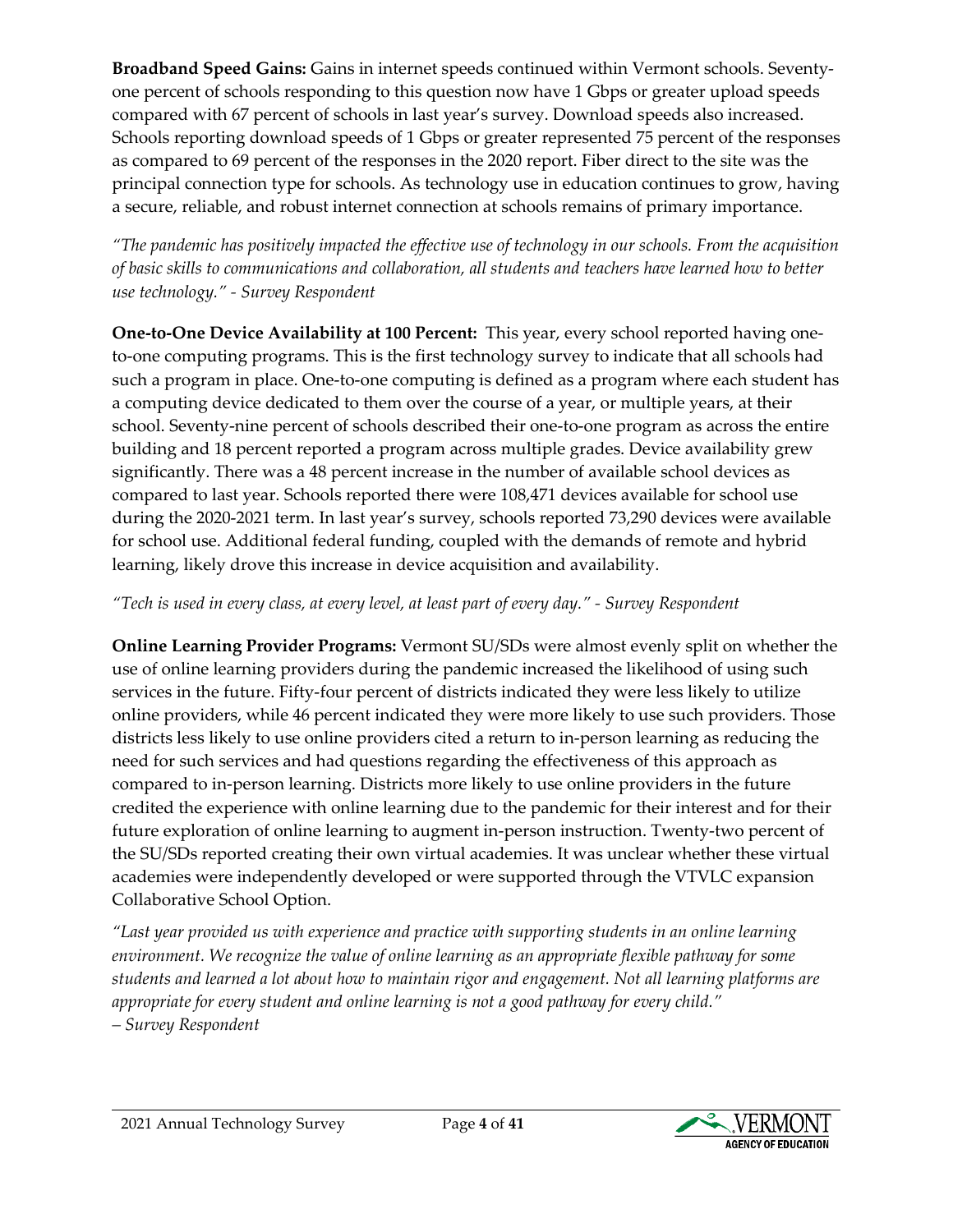# <span id="page-4-0"></span>Broadband Connectivity

In considering broadband connectivity progress within Vermont SU/SDs, AOE has found it useful to refer to standards recommended by the State Educational Technology Directors Association (SETDA). In 2019, SETDA updated its methodology and recommendations for broadband targets. SETDA now recommends broadband capacity on a per user basis with peak usage as a statistical measure within larger districts. Peak usage correlated with the broadband capacity at a given service location reflects the quality and speed of that connection when most users may require the connection. If a school district has all students simultaneously using the broadband connection, internet users may experience lag or latency issues.

To help facilitate the discussion that follows on broadband connectivity, this report would clarify the following definitions and concepts. Bandwidth is the capacity of a channel to transmit data. "Bandwidth is traditionally expressed in bits per second (bps). Modern network links now have far greater capacity, which is why bandwidth is now more often expressed as megabits per second (Mbps) or gigabits per second (Gbps). The more bandwidth a data connection has, the more data it can send and receive at one time. In concept, bandwidth can be compared to the volume of water that can flow through a pipe. The wider the pipe's diameter, the more water can flow through it at one time. Bandwidth works on the same principle. The higher the capacity of the communication link, the more data can flow through it per second." *[\(TechTarget,](https://techtarget.com/searchnetworking/definition/bandwidth#:%7E:text=Network%20bandwidth%20is%20a%20measurement%20indicating%20the%20maximum,gigabits%20that%20can%20be%20transmitted%20in%201%20second.) "How does bandwidth work?)* One thousand Mbps equals one Gbps.

In considering future educational needs, SETDA detailed recommended broadband targets in its **Broadband Imperatives III** report. The following are SETDA's target recommendations to be in place starting with the 2023-2024 school year. All recommendations refer only to download speeds.

- Small Districts At least 2.8 Mbps per user with a minimum of 300 Mbps per district (less than 1,000 students)
- Medium Districts At least 2 Mbps per user (1,000 to 10,000 students)
- Large Districts At least 1.4 Mbps per user (more than 10,000 students)

How do these per-user targets apply to a district's broadband capacity? As an example, for a small district of 500 students to reach the target of 2.8 Mbps per user, the district would need approximately 1.4 Gbps of capacity. For a medium district of 1,000 students, to reach the target of 2 Mbps per user would require a district broadband capacity of approximately 2 Gbps.

At this time, AOE does not have data on peak usage periods to compare to the download speeds as reported by Vermont SU/SDs. However, we can draw comparisons to the SETDA recommendations by Vermont district sizes. The majority of Vermont's SU/SDs have enrollments that are less than 2,000 students. Approximately 25 percent of SU/SDs have less than a thousand students. The largest school district in Vermont has slightly more than 4,000 students. With the bulk of Vermont's district enrollment numbers at the SETDA medium level, we may observe that our districts are well on their way to meeting the recommended broadband capacity for the 2023-2024 school term. In this year's survey, 29 percent of districts (15 SU/SDs) reported download speeds of 2 Gbps or greater. It is also encouraging to observe the steady growth in both upload and download speeds as reported later in this report. As

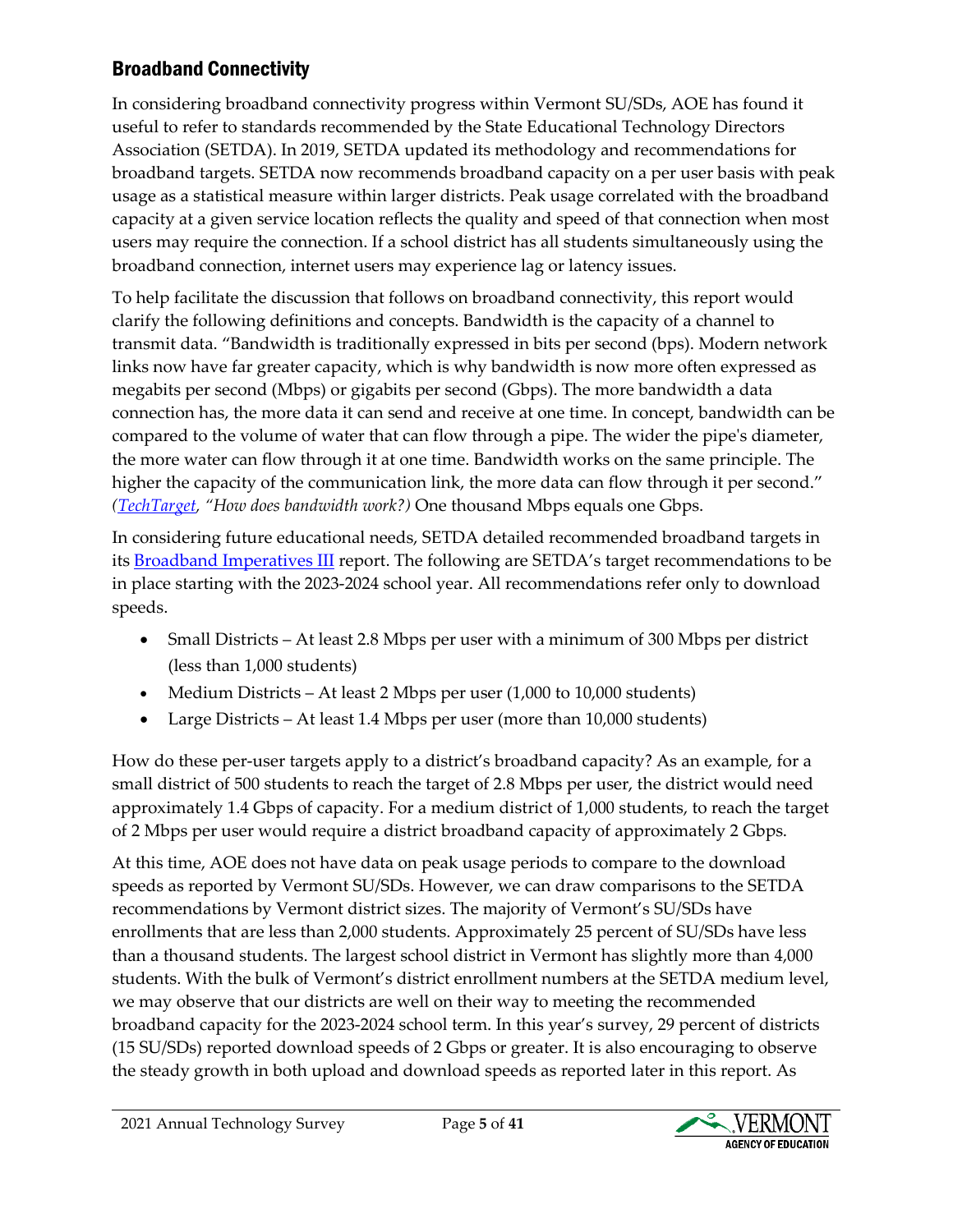Internet Service Providers or ISPs continue to upgrade their networks, it is anticipated that SU/SDs will receive improved service resulting in greater broadband capacity.

The following are survey questions and responses related to broadband connectivity.

#### <span id="page-5-0"></span>Internet Service & Connection



*Who is the primary Internet Service Provider [ISP] for this school?*

Consolidated Communications and FirstLight maintained their position as the primary internet service suppliers to schools. Both companies have a statewide presence. No new internet providers were named in this year's survey. The nine providers listed above have remained consistent from last year's report. ISP vendors with less than five responses were not included in this chart. There is more information on home internet access in Vermont on the Public Service Department website, [Public Service Department Interactive Broadband Map.](https://publicservice.vermont.gov/content/interactive-broadband-map)

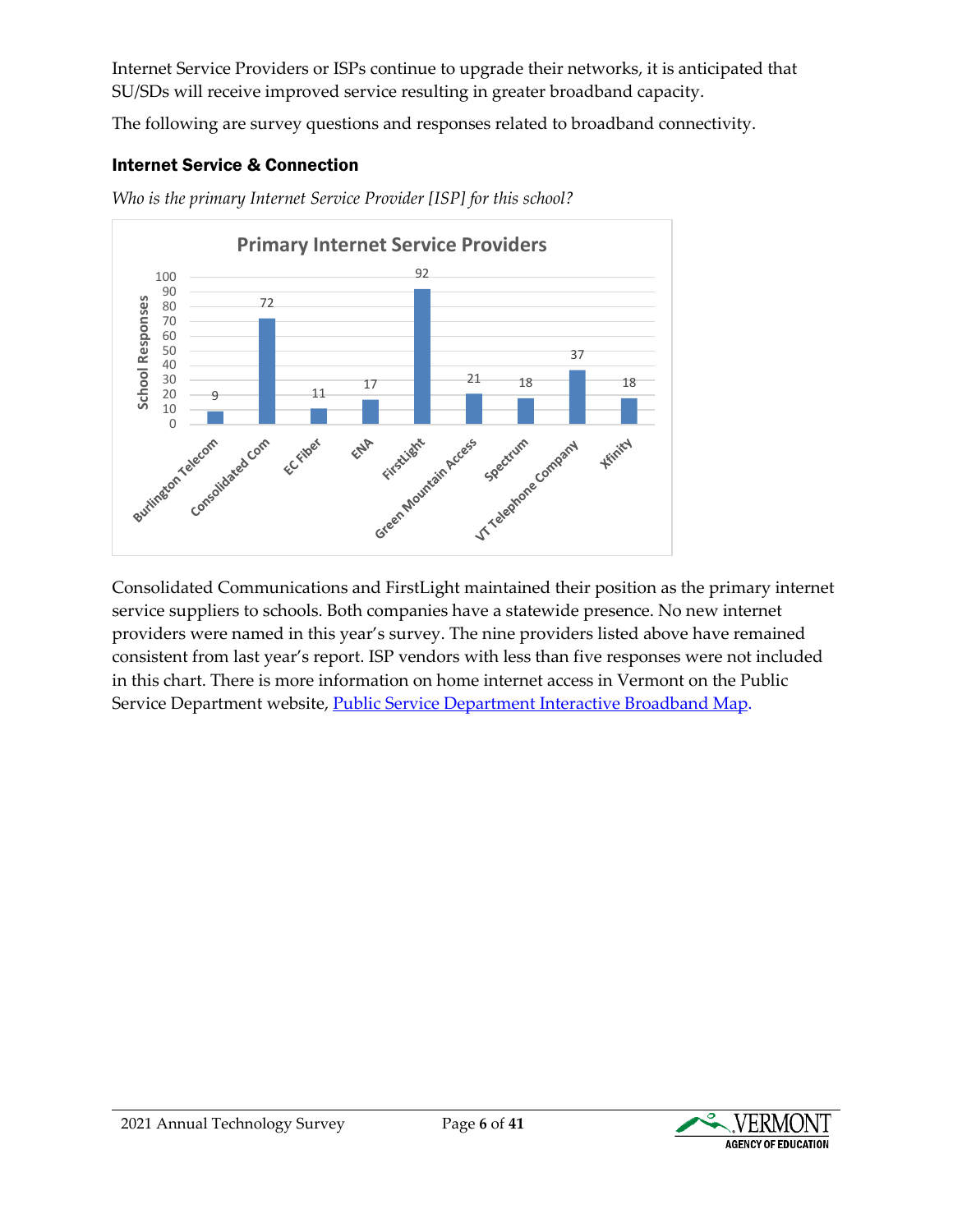

Fiber remains the primary connection type for schools. However, more SU/SDs reported that schools in their district had a direct fiber connection as opposed to a shared connection. A direct fiber connection serves a single customer and provides the highest level of bandwidth and guaranteed speeds. A shared fiber connection supports multiple destinations and/or customers. During peak use there is more competition for the available bandwidth and having shared fiber may result in degraded connectivity and slower speeds. Typically, the cost for a shared connection is less than a direct fiber connection. This year, AOE asked an additional question on the shared connection to determine whether there was any impact on the quality of the service. As seen in the table below, a shared connection did not significantly impact the quality of service.

*If your schools share a connection, which response below describes the quality of the shared connection?*

| <b>Response Options</b>                               | <b>School Response</b> |
|-------------------------------------------------------|------------------------|
| Steady efficient connectivity throughout the schools. | 185                    |
| During high-use periods connectivity slows.           | 18                     |
| Shared with the district via ELAN.*                   | 10                     |
| No response.                                          | -91                    |

\* *ELAN is short for Ethernet local-area network, a piece of IT infrastructure that uses Ethernet cable to connect computers, servers, printers, and other devices that reside within a close geographical area, typically within a single office or building.*

### Upload and Download Speeds

In the 2020-2021 school year, Vermont schools continued to rely on video conferencing software as they pivoted from remote learning to hybrid and in-person learning. With the increased reliance on video conferencing software, upload speeds remained an important consideration in evaluating connectivity. When engaging in video conferencing, users are downloading the

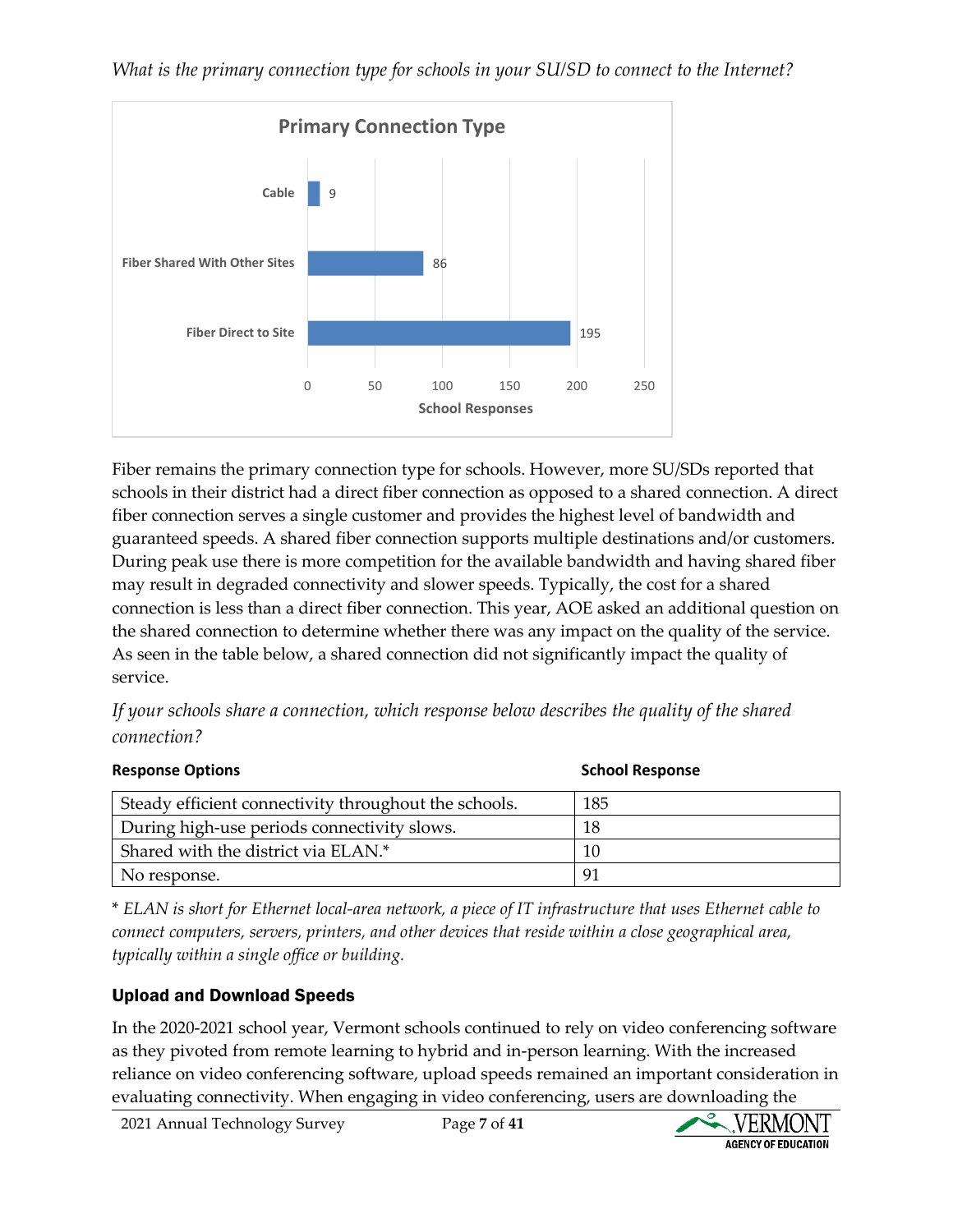video of the person they are talking to and simultaneously uploading live video to the servers. Both the download and upload speeds are important to ensure a good connection and video quality. According to the Federal Communications Commission (FCC), good internet speed should be at or above 25 Mbps. The download speed should be at or above 25 Mbps while the upload speed should not be less than 3 Mbps. Many Internet Service Providers (ISPs) allow different bandwidth limits for downloading and uploading. The upload bandwidth is less than the download bandwidth in many cases as most of the user activities require downloading of data from the internet.



*What is the current upload speed for schools in your SU/SD (as advertised by your provider)?*

In this year's survey, there was an increase in reported upload connectivity speeds. Seventy-one percent of schools responding to this question now have 1 Gbps or greater upload speeds compared with 67 percent of schools in last year's survey. As noted previously in this report, FirstLight and Consolidated Communications have remained the leading providers of internet to Vermont schools. Such increases in speed likely indicates broadband provider upgrades in services. The Vermont Department of Public Service maintains data on broadband high-speed internet availability in the state. To review their data, go to Broadband High-Speed Internet [Availability in Vermont | Department of Public Service.](https://publicservice.vermont.gov/content/broadband-availability)



*Note: data above is based on 278 schools responding.*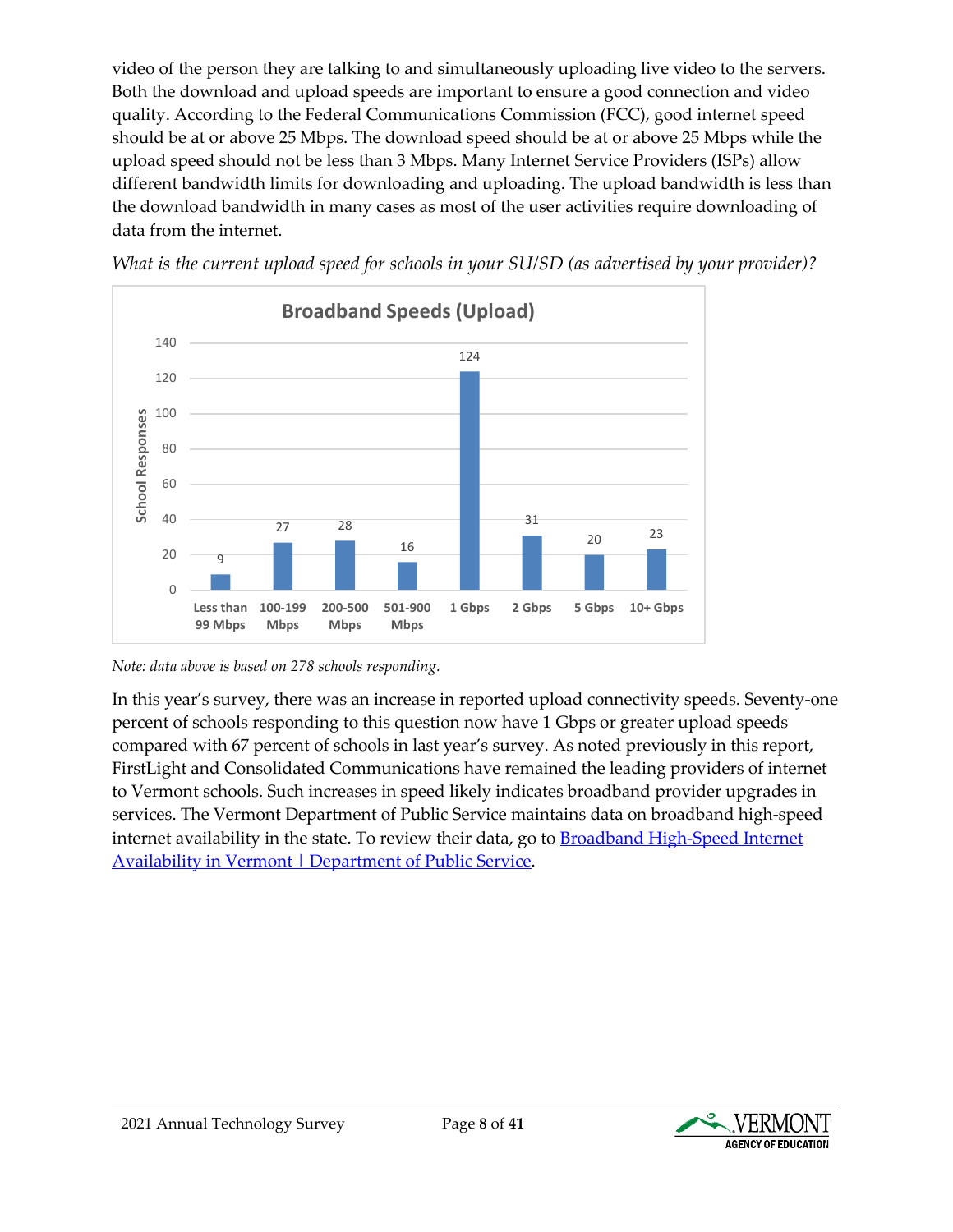

*Note: data above is based on 273 schools responding.*

As with upload speeds, broadband speed gains were similarly noted by schools in the reported download data. In the 2021 survey, responding schools reporting download speeds of 1 Gbps or greater represented 75 percent of the responses as compared to 69 percent of the responses in the 2020 report.

### <span id="page-8-0"></span>Wi-Fi Access

Wi-Fi access outside of the school building remained important for Vermont schools as the pandemic continued to interrupt in-person learning. Last year's survey documented that the majority of schools, 92 percent, had public Wi-Fi access. This year's survey reflected that more than 90 percent of schools continued to offer such access. The specific answers to the Wi-Fi survey questions are provided below.

*Do the schools in your SU/SD provide "guest" or "public" Wi-Fi access?* 

- 29 schools reported there **was no** public Wi-Fi access provided by the school
- 275 schools reported there **was** public Wi-Fi access provided by the school

*If schools in your SU/SD provide "guest" or "public" Wi-Fi, please select the option below that best describes the area served by the Wi-Fi.*

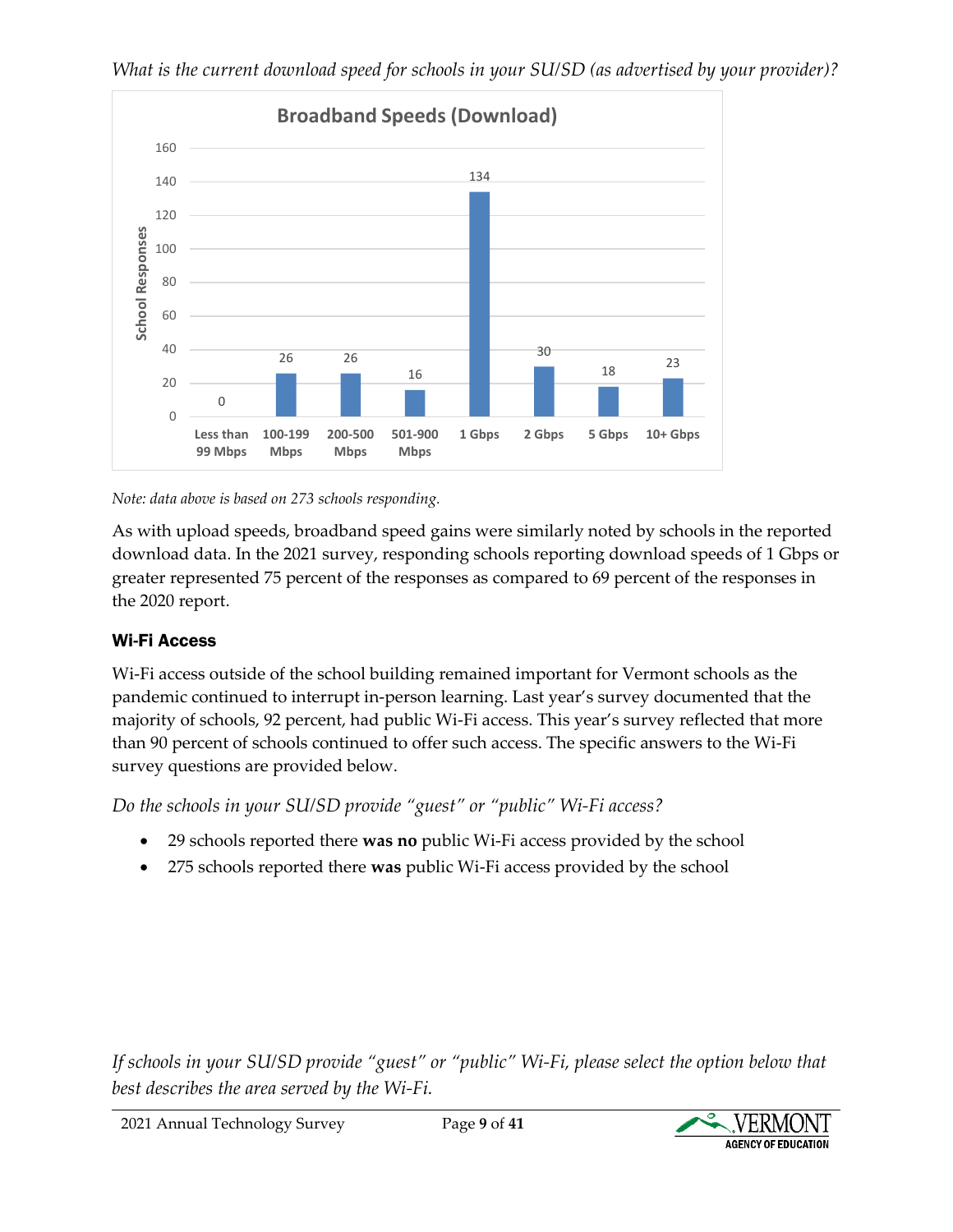

Schools providing "guest" or "public" Wi-Fi were asked to indicate where the signal could be detected. Schools could pick more than one response. Among the answers to other locations were school sports fields and guest signal availability allowed only in specific parts of the school building. Compared to last year's survey, fewer schools indicated their guest Wi-Fi was available in the parking lot. This year, 42 percent of schools had public Wi-Fi networks that covered the parking lot compared with 72 percent of schools last year. The change may reflect increased in-school instruction toward the end of last school year and a reinstatement of policies to discourage student browsing outside of the main buildings.

*Is there another location in the community to access free Wi-Fi?*

- 6 schools indicated there **was no** free Wi-Fi in their community
- 298 schools indicated that there **was other** free Wi-Fi in the community

It should be noted that gains appear to have been made in the availability of free community Wi-Fi. In last year's survey, 22 schools indicated there was no free Wi-Fi in their local area compared to just six schools this year. The pandemic has spurred many state and local organizations to step-up and begin providing more access to free Wi-Fi. It is probable that this change indicates those efforts.

# <span id="page-9-0"></span>Cell Phone & Broadband Service

AOE surveys schools on the presence and quality of their cell service to ascertain the viability of phones being used as instructional tools or resources. The question of cell phone coverage also gives a sense of the viability of using cell towers as access to the internet for schools and students.

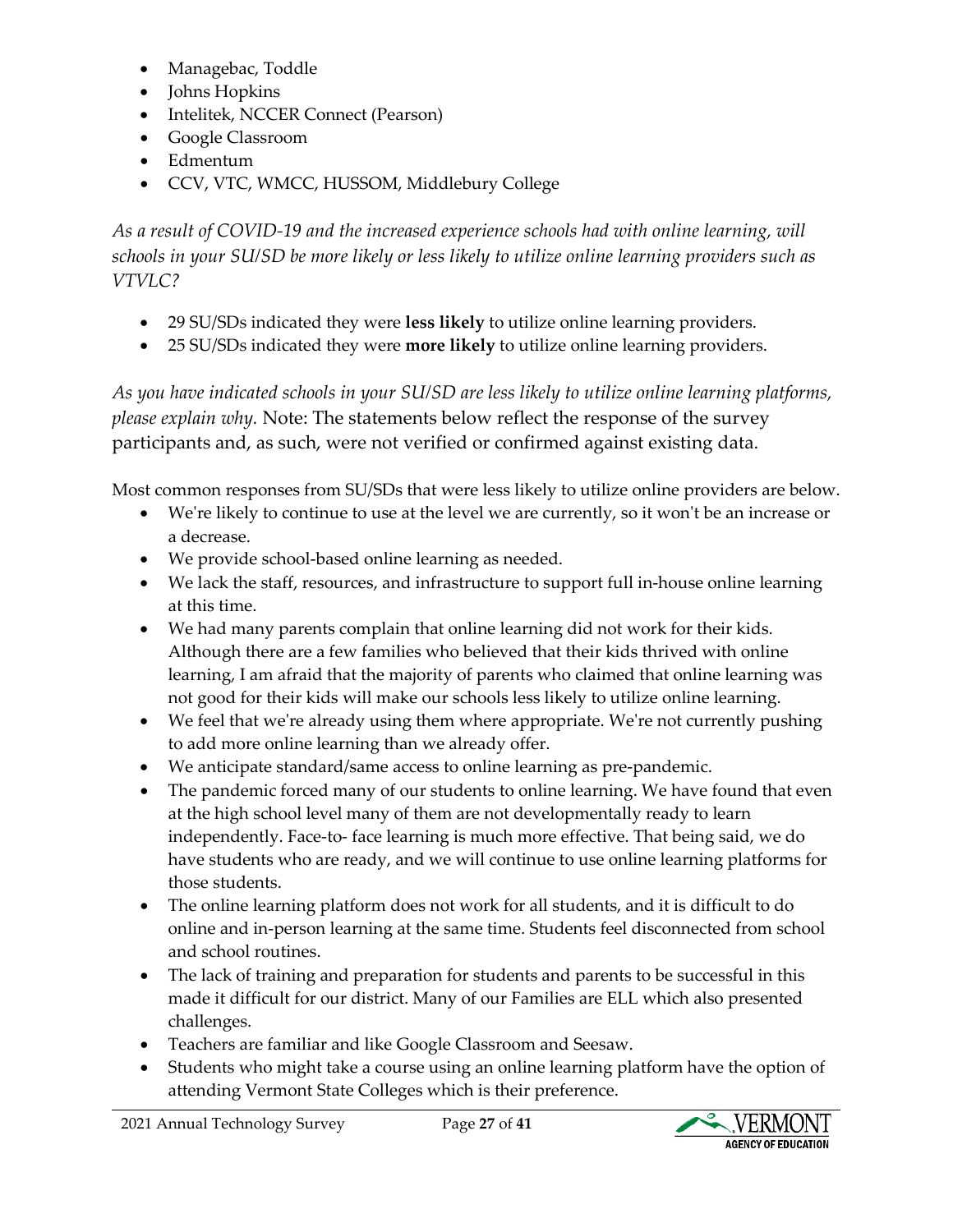- Students are back in the school's full time.
- Students and parents struggled with using the Canvas platform and the technical support was not always provided in a timely manner. Technical support for these platforms is a challenge for the technical staff. In fall 2020, the rollout of Canvas through VTVLC was delayed and challenging, coinciding with the start of school. Teachers were stressed and struggled to learn a new platform at the same time as planning for inperson school. This resulted in a difficult and negative experience overall. I think the negative could be turned into a positive if a platform was rolled out with lots of planning and PD time for teachers. For example, start trainings towards the end of a school year and offer a teacher academy during the summer, and then roll it out with confidence at the start of a new school year. Prefer in-school learning.
- Need for hands-on learning.
- Many students require more support than can be delivered through online learning.
- Generally, our graded school and most middle school students did not benefit from this type of learning. Better to focus limited resources on one-one online meetings and education.

# *As you have indicated schools in your SU/SD are more likely to utilize online learning platforms, please explain why.*

Most common responses from SU/SDs that were more likely to utilize online providers are below.

- We see the benefit to using this as a "flexible pathway." We are not pursuing this in SY21-22 but will engage in the future in this work.
- We had strong online offerings before COVID, but this has expanded interest and opportunity, so many programs are being added as trials by coaches.
- We currently utilize Google Classroom. It has provided resources that have greatly aided teachers and students.
- We are currently using VTVLC, Virtual High School, and online dual enrollment courses. Each of these options have their own strengths and shortcomings, which in turn make each a good fit for certain students.
- There is still concern that schools will go remote again due to COVID.
- The convenience of online learning; time, place and pace. Increased curricular offerings.
- Teachers are now realizing the value of teaching online.
- Remains a functional option for homeschool students.
- New protocols pertaining to students/staff when feeling unwell are likely to increase the number of missed school days. As a result, we've had some discussions about how online learning tools could augment learning for students who are staying home due to illness or COVID-19 symptoms.
- It would better meet the overall needs of our student population to partner with an IN-State online entity like VTVLC.
- Despite the struggles of many students and families with remote learning during the pandemic, schools observed some students succeeding in online learning where they sometimes had struggled in-person. Also, middle schools at small schools may use VTVLC to expand offerings (e.g., computer science, world languages, etc)

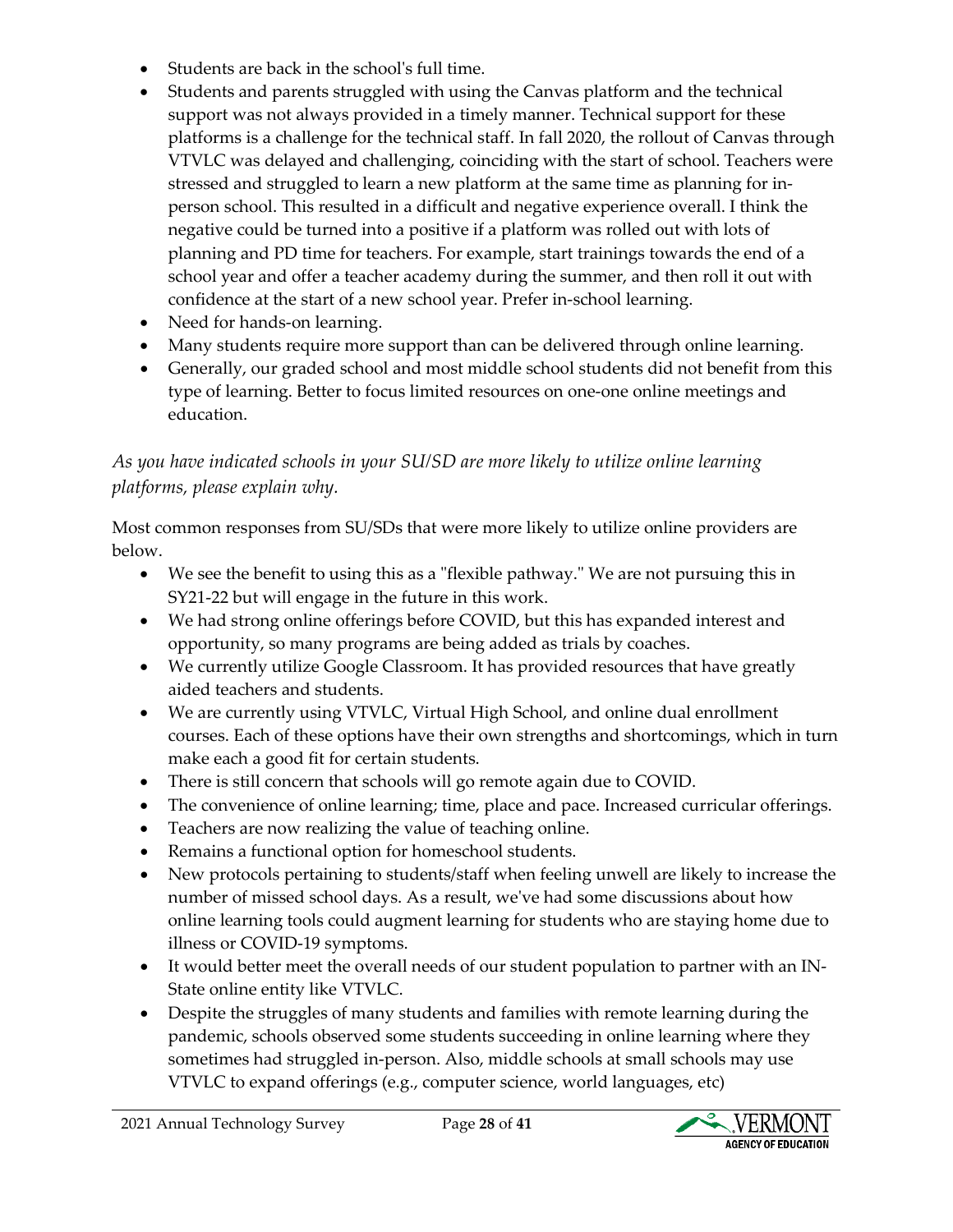- We've been steadily increasing VTVLC use, and I see it to continue to increase.
- Allow more courses than we can provide with a limited number of teachers and classes per day.

# <span id="page-28-0"></span>Technology Administration

Questions in this section explore issues and functions that pertain to cybersecurity, student data privacy practices, digital learning plans, and assistive technology.

### <span id="page-28-1"></span>**Cybersecurity**

Vermont schools need to prepare for cyber incidents. During calendar year 2020, the K-12 Cyber Incident Map cataloged 408 publicly disclosed school incidents, including student and staff data breaches, ransomware and other malware outbreaks, phishing attacks and other social engineering scams, denial-of-service attacks, and a wide variety of other incidents. This is 18 percent more incidents than were publicly disclosed during the prior calendar year. New this year, AOE queried SU/SD on their cybersecurity posture.

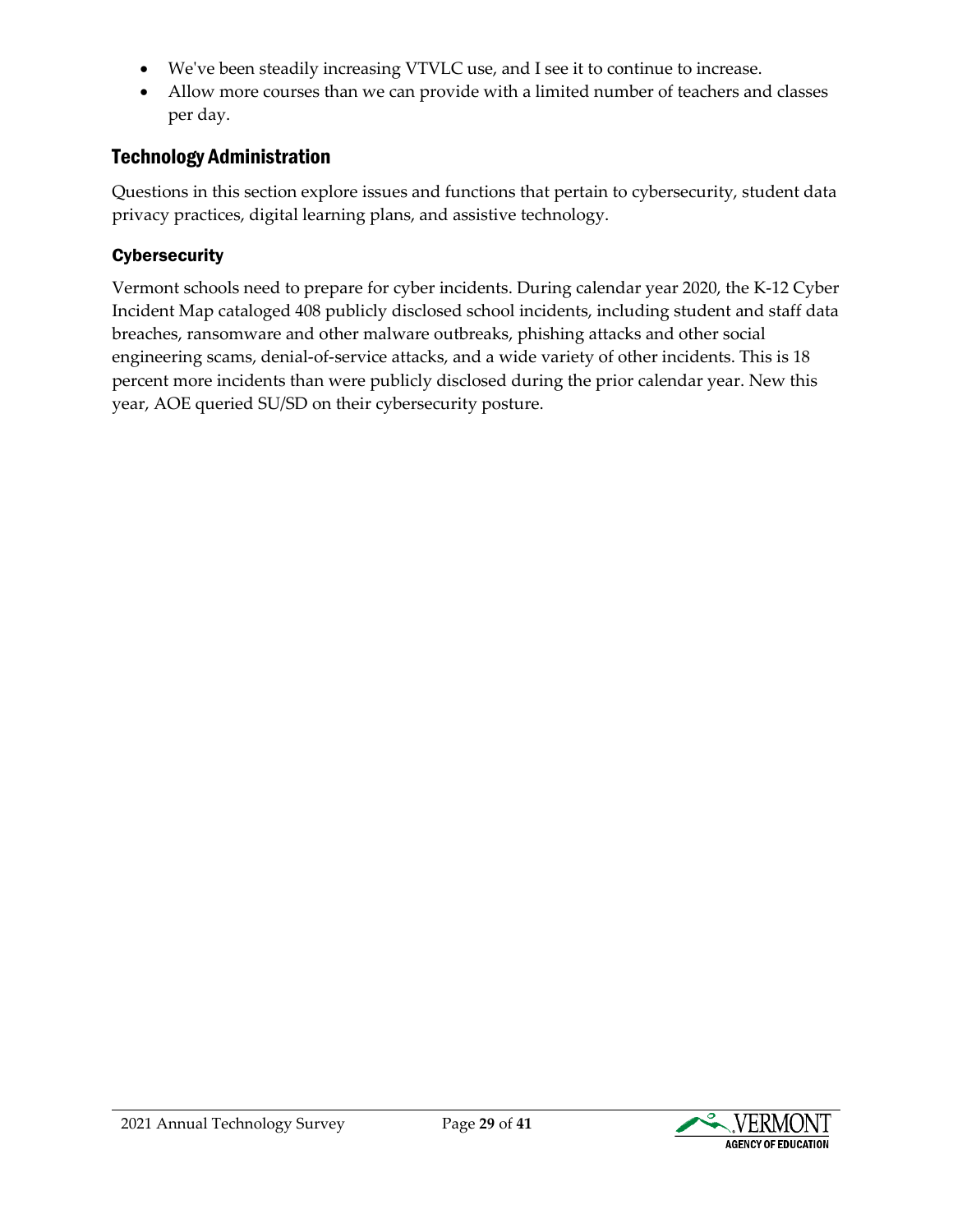*Schools are increasingly the focus for attacks by cyber criminals. Listed below are measures SU/SD can take to improve their cybersecurity posture. Please indicate your SU/SD actions for the following measures. Which actions have your SU/SD implemented to improve your cybersecurity posture?*



The cybersecurity measures listed in the graph above are considered industry best practices for creating secure networks. There were 23 SU/SDs that expressed a need for training on security practices for teachers, staff and students. In October 2021, AOE facilitated two one-day trainings on data privacy and cybersecurity. AOE will continue to explore resources and professional learning opportunities for districts in the upcoming year.

*What is the greatest need your SU/SD has in the area of cybersecurity? (open-ended)* 

- Training on security practices for teachers, staff, and students.
- Funding for equipment & applications.
- Funding for IT staff.
- Affordable knowledgeable support.
- Difficult to say understanding and compliance by staff on safe practices would be a start.
- Not knowing what we don't know; hard to discern opportunistic alarmism from wouldbe vendors and honest risk assessment/advice.
- Lack of time and inability to be aware of the latest threat.
- Support from school administrators.

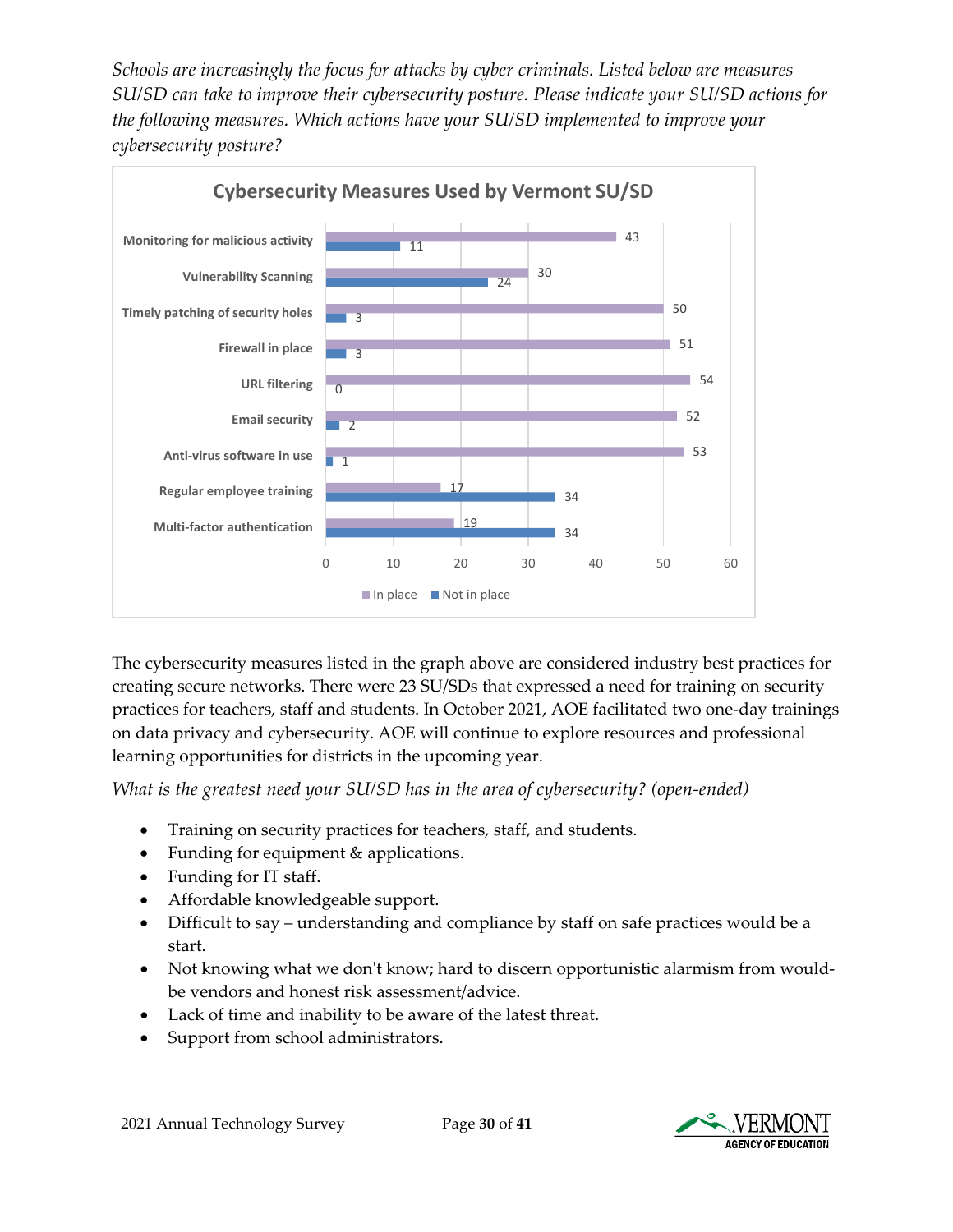#### <span id="page-30-0"></span>Data Privacy

Information that is tied to individual students is referred to as personally identifiable information, or PII, and is subject to federal laws and regulations. New technologies—including personal computers, mobile devices, apps, websites, programs, and online services—are used in classrooms in ways that cause new data to be generated about individual students that never existed before. AOE supports SU/SD implementation of policies and practices that protect PII. The following questions seek to document SU/SD interest and involvement in data privacy protection measures.

*Federal laws mandate the protection of student data. In Vermont, AOE supports the Vermont Student Privacy Alliance (VSPA), a collaborative group of SU/SD representatives sharing common concerns around student privacy. Is your SU/SD a member of the VSPA?*

- 36 SU/SDs reported their district **was** a member.
- 18 SU/SDs reported their district **was not** a member.

*Does your SU/SD request online application vendors sign a student data privacy agreement?*

- 25 SU/SDs reported their district **does** request signed data privacy agreements.
- 29 SU/SDs reported their district **does not** request data privacy agreements.

# <span id="page-30-1"></span>Digital Learning Plans

While digital learning plans are no longer required by the state or other entities, AOE supports the creation of such plans by SU/SD. In the upcoming year, AOE plans to update planning guidance for the development and implementation of digital learning plans. The following questions seek to document the status of such planning among Vermont SU/SD.

*A digital learning plan is a guide for how your SU/SD will support digital learning. Digital learning is any instructional practice that effectively uses technology to strengthen a student's learning experience. Does your SU/SD have a digital learning plan in place?*

- 20 SU/SDs **have** a digital learning plan in place.
- 34 SU/SDs **do not have** a digital learning plan in place.

*If you have a digital learning plan, how often is the plan updated?* 

Among those SU/SDs that reported having a DLP in place, below is how often those plans are updated.

| Every year          |    |
|---------------------|----|
| Every 2-3 years     | 11 |
| Longer than 3 years | h  |
| Never updated       |    |

Among those SU/SDs that did not have a plan in place, below are their responses.

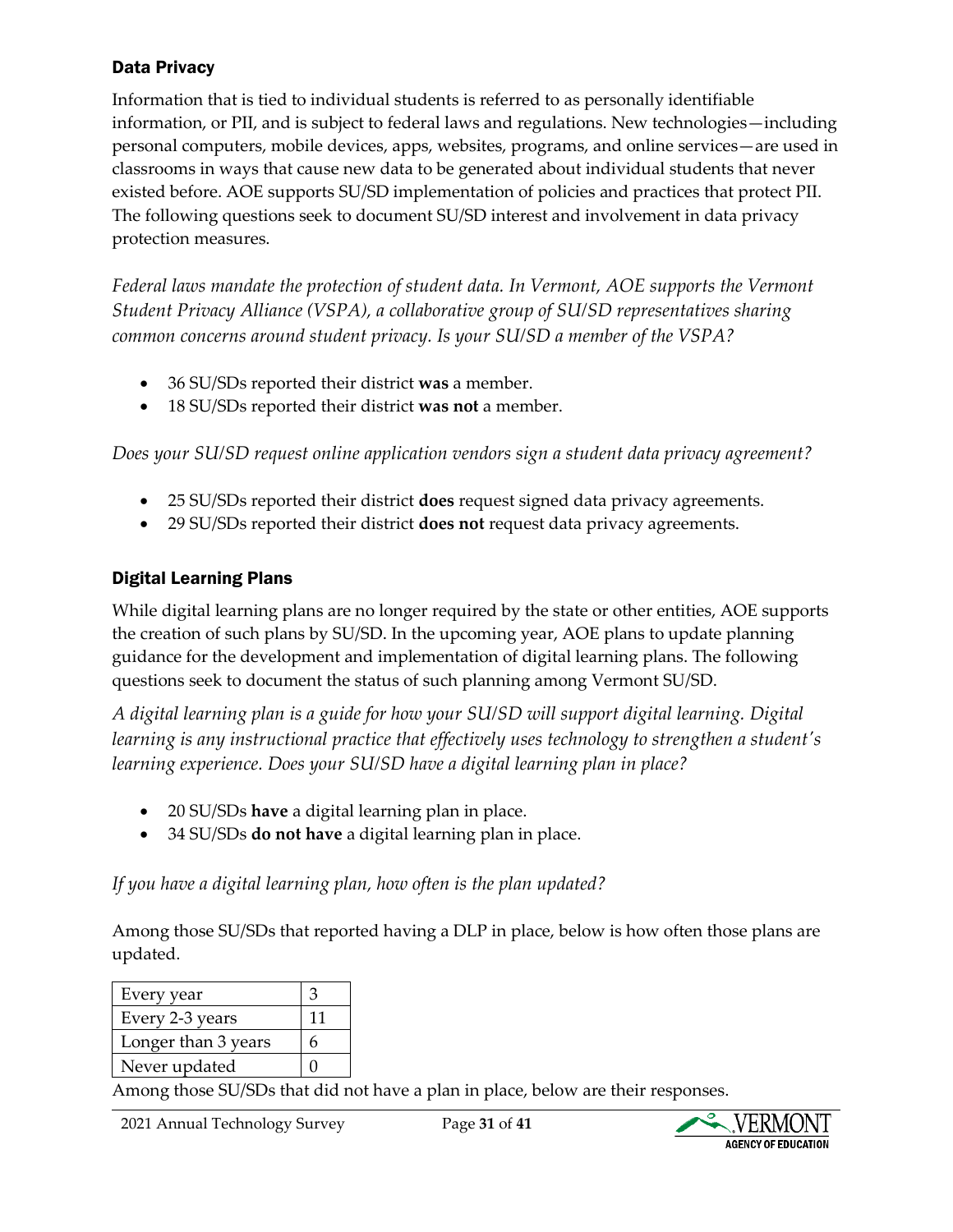| No apparent need                       | 5  |
|----------------------------------------|----|
| No staff or time to create one         | 15 |
| Schools resistant to having SU/SD plan |    |
| No expertise to create one             |    |
| Don't know                             |    |

*How can AOE best support your SU/SD in creating and maintaining a digital learning plan?*

- The AOE could supply examples and templates to create a digital learning plan and statewide financial support of ten additional teacher professional learning days.
- We need training on how to create an effective plan that works. We supposedly have a plan but there are no follow-ups to evaluate how it is working.
- We currently have elements of a digital learning plan woven into our other strategic plans. The best way the AOE can support future planning is to support a comprehensive "one plan" planning process that includes tech, curriculum, infrastructure, etc.
- We are working to start a new plan this year. We will reach out for support as needed. (Sample plans would help, especially plans from different sized SU's--we'd all like to see comparable size SU plans to have a reference point.)
- Our digital learning needs shifted significantly during the pandemic. We are currently working on a plan to move forward. We think it is important to incorporate the elements of a digital learning plan in all the other required plans - CIP, Recovery, MTSS, proficiency-based education pedagogy, rather than a separate plan.

# <span id="page-31-0"></span>Assistive Technology

Assistive technology is a term for creative tools and strategies that help people accomplish tasks at home, school, work, and in the community. AOE works collaboratively with SU/SDs to support children and students with disabilities in their pursuit of a free appropriate education designed to meet their unique needs. The following questions seeks input on measures implemented to provide assistive technology to students.

# *Does your SU/SD invest in or provide assistive technology to students?*

- 48 SU/SDs **invest in** assistive technology.
- 6 SU/SDs **did not** invest in assistive technology.

# *If your SU/SD invests in assistive technology. How many students in your district are using assistive technology?*

Twenty-three SU/SDs indicated that 25 or fewer students were using assistive technology in their district. Seven SU/SDs reported between 26 to 50 students utilized assistive technology. Two districts said between 100 to 200 students used assistive technology. One SU/SD reported more than 200 students were using assistive technology. Eight SU/SDs did not know the number of students utilizing such technology.

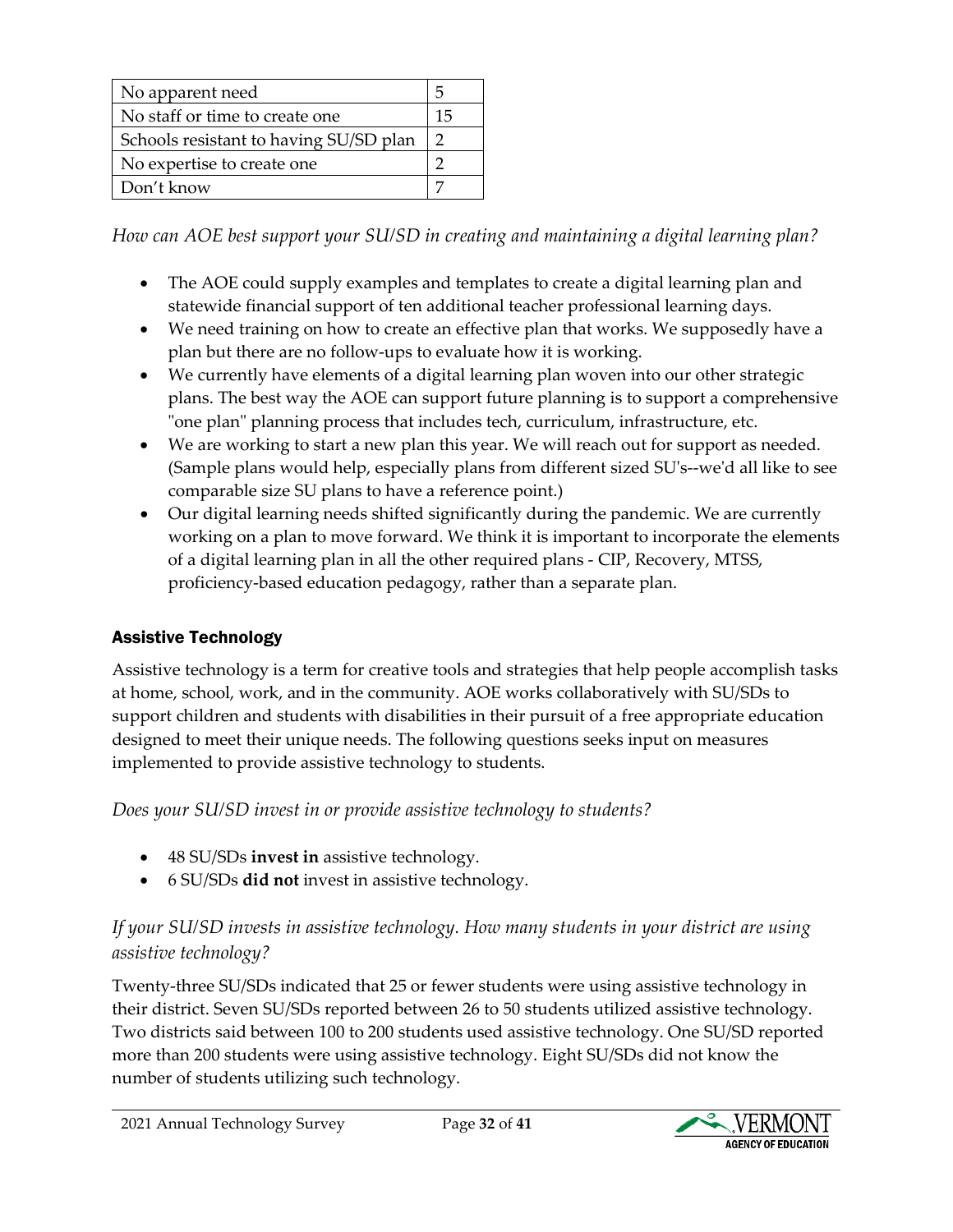#### *Are those students on IEP, 504, EST plans?*

Thirty-one SU/SDs reported the students who utilized assistive technology also were participating in an Individualized Education Program (IEP). One district reported the students using assistive technology also were on a 504 plan. Nine SU/SDs did not know whether these students were on an IEP, 504, or EST plans.

*Is assistive technology at your SU/SD funded through IDEA initiatives? (Individuals with Disabilities Education Act)* 

Thirty-two SU/SDs indicated their district used IDEA funds for assistive technology, while 22 SU/SDs said IDEA funding was not used.

### *Who in your schools has training to provide assistive technology?*

Personnel cited most frequently as receiving training were teachers (28 SU/SDs); paraprofessionals (25 SU/SDs); and external providers (21 SU/SDs). Districts reported a split regarding training for IT personnel with 24 SU/SDs reporting no training and 19 districts providing training. Training in assistive technology was only offered for administrators in eight districts.

### <span id="page-32-0"></span>Technology Standards

In 2017, the Vermont State Board of Education adopted the International Society for Technology in Education (ISTE) Standards for Student Learning. These standards focus on student-driven processes that empower a student to take an active role in using technology and become a knowledgeable digital citizen, computational thinker and innovative designer, and a creative global communicator and collaborator. The questions in this section examine how schools continue work to embed ISTE standards into curriculum and solicits experiential comments illustrating technology use. ISTE standards may be viewed at **ISTE Standards for Students** | [Agency of Education \(vermont.gov\).](https://education.vermont.gov/documents/iste-standards-for-students)



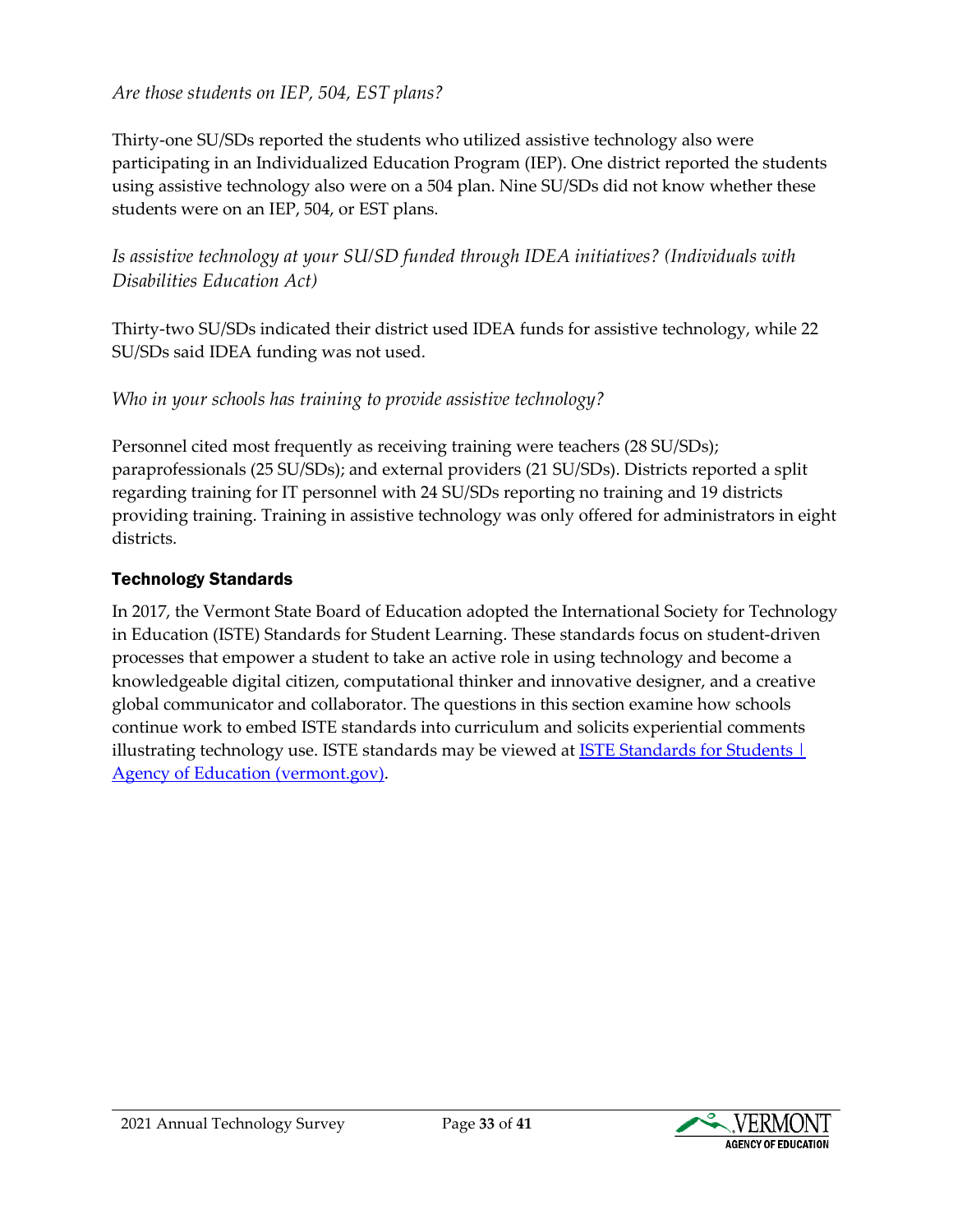

*How has technology education been leveraged in your SU/SD to teach students how to use technology in meaning ways? (open answer)*

This question expands on the previous question to collect examples of how technology is embedded within a school's curriculum. Below is a summary of the responses. Like responses were grouped within a single bulleted response.

- We utilize ISTE standards in our annual curricular work focus on Digital Citizenship. Our Library Media team works to address individual ISTE standards in their integration work and support.
- We offer resources for the use of technology--Google Classroom, robotics, Seesaw for LMS, class streaming, email, and Library Tech Time.
- There is no scope and sequence for these skills. There are pockets of instruction but no organization for this work. We were in the process of working on this prior to the pandemic but we have not been able to pick it back up again.
- The pandemic has positively impacted the effective use of technology in our schools. From the acquisition of basic skills to communications and collaboration, all students and teachers have learned how to better use technology.
- Students have been able to learn on new web-based platforms. They have been taught how to leverage the internet for research and navigate online learning platforms.
- Library Media Specialists present Digital Citizenship Standards and assist classroom teachers with embedding technology into lessons. Additionally, we have two Education Technology Specialists that provide assistance, training, and support to classroom teachers.

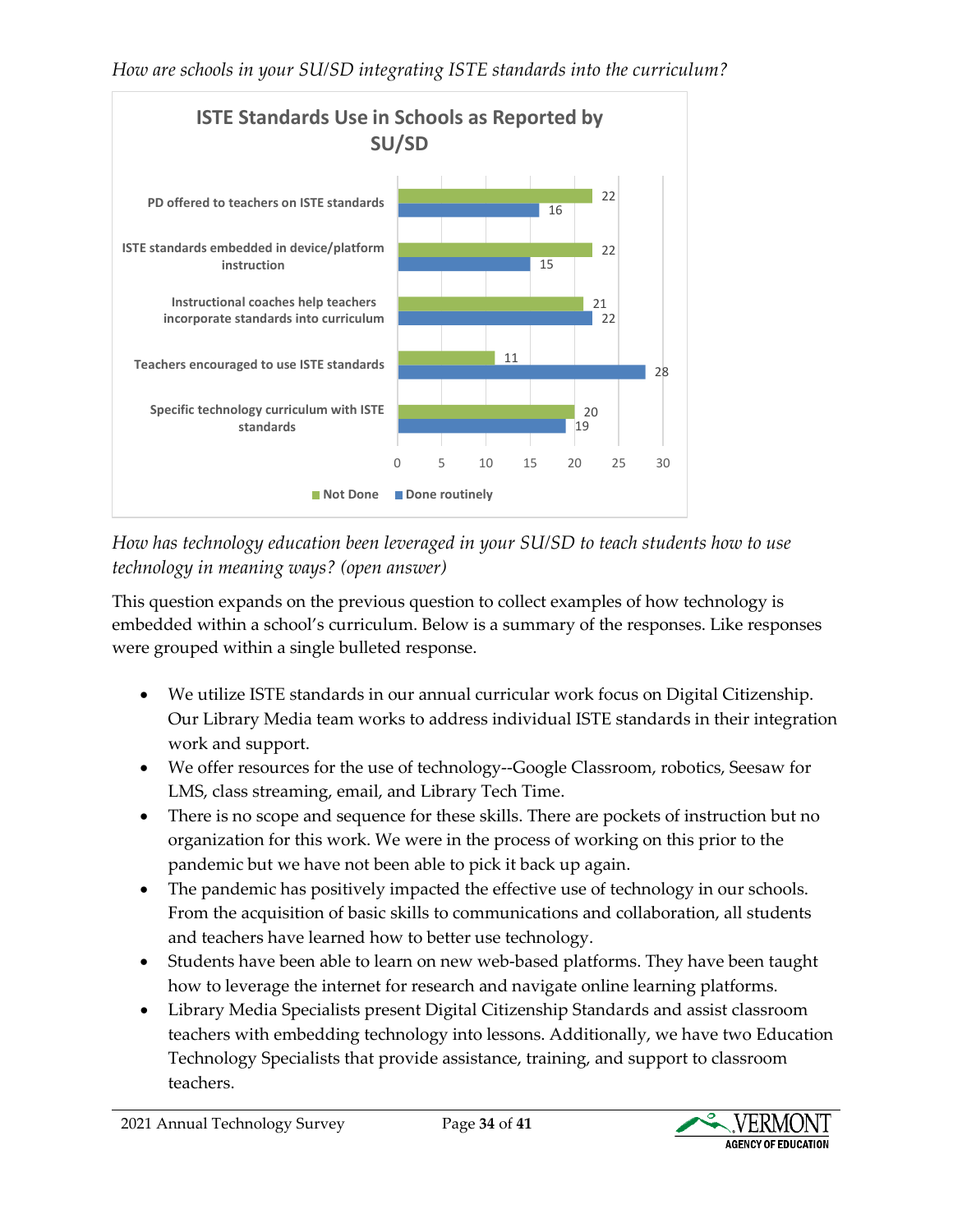• Our STEAM team of teachers and staff work with a group of fifth and sixth graders in a program called "Technology Ambassadors." To become a technology ambassador, students must demonstrate a willingness be a leader in our school community by completing an application and interview process that includes creating a project to showcase their determination. Once accepted into the program, student technology ambassadors work with adults to grow their technology literacy skills and become leaders in the school. Students use these skills to assist other students and also school staff wherever they may need tech help.

*What resources do you need to support your education technology program(s)? (open answer)*

- We need more technology/instructional coaches. Our one technology integrationist has been repurposed by the previous district administration as more of a STEAM coach. Much of our principal population does not seem to support technology and prioritizes every PD opportunity to ever-changing new initiatives such as Responsive Classroom, Fountas & Pinnell, and so forth.
- We need examples that support deep integrated learning. We need fewer vendors and more focus on the learning.
- While funding is great for a new initiative, we are severely lacking in time to be able to fully explore and use the resources we already have available.
- Post-Covid funding to sustain 1-to-1 device levels, state-level support for cybersecurity, support on crafting district-wide digital learning plans, equal access to high-leverage learning management systems (Canvas), and funding to offer computer science/coding courses/maker spaces in our high poverty/rural district.
- Professional development and funding for additional staffing.
- Micro-credentials for various tech PD in asynchronous modules that earn licensure hours (or better yet, shift licensure to be proficiency based).
- Funding for coaches, maker spaces, software programs, and stipends for teachers to provide additional hours for after school activities such as E-sports coaches or after school programs.
- Administrators and faculty buy-in to make it a priority.
- Additional administrative certification for digital learning leaders.

# <span id="page-34-0"></span>Computer Science

Computer science is the science that deals with the theory and methods of processing information in digital computers, the design of computer hardware and computing applications. AOE will use the following information to better understand the work and needs of schools to further instruction in this area.

*Regarding Computer Science and STEM activities, please indicate what activities the schools in your SU/SD provide?* 

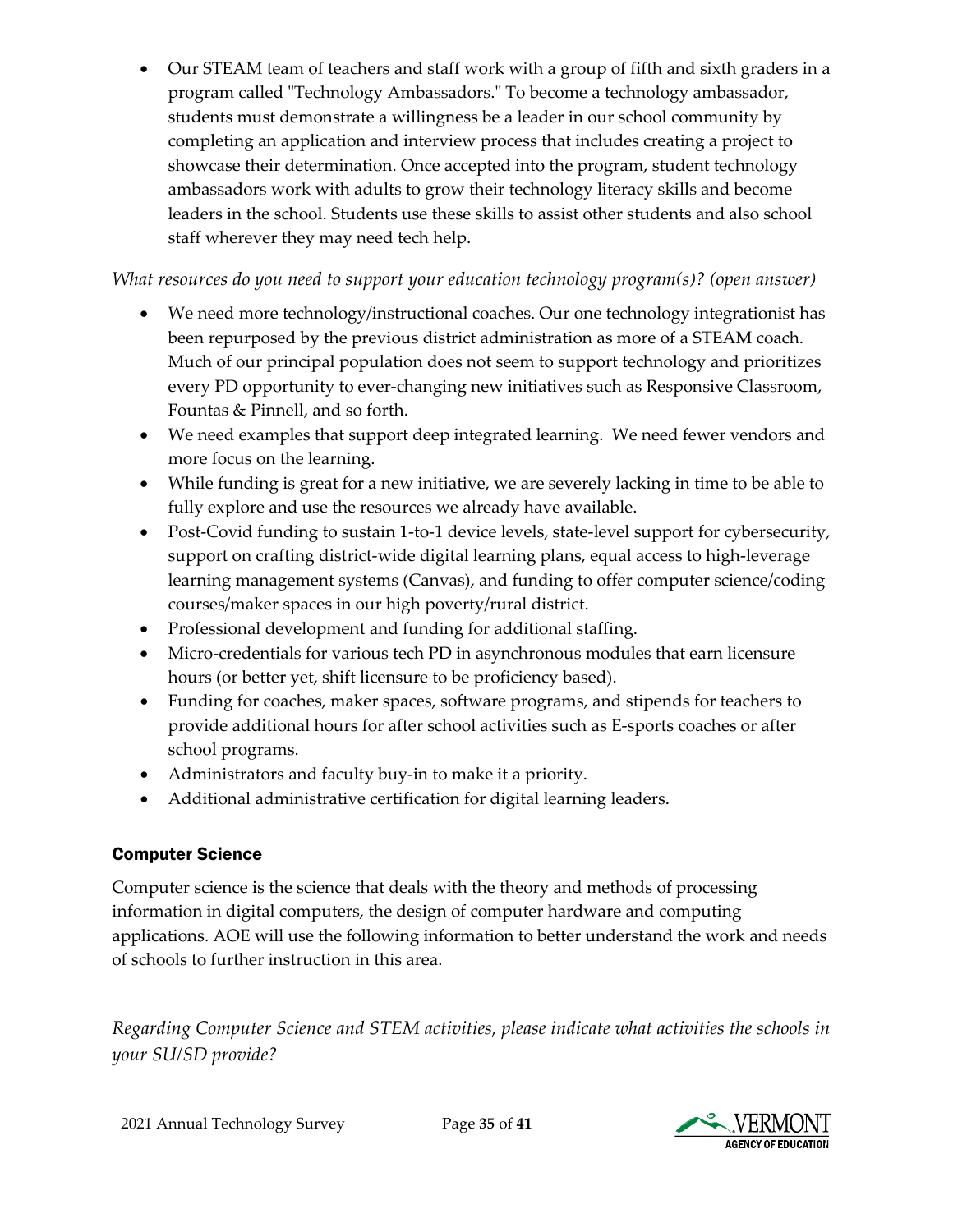| School Activities in Computer Science & STEM as Reported by<br>SU/SD | <b>Offer</b> | Do Not<br>Offer |
|----------------------------------------------------------------------|--------------|-----------------|
| After school computer club or related "club"                         | 28           | 16              |
| Computer club during school                                          | 14           | 28              |
| <b>Extended learning opportunities</b>                               | 33           | 9               |
| FIRST Lego League Challenge                                          | 12           | 19              |
| Hour of Code activities                                              | 46           | 3               |
| Other coding activities during the course of the year                | 40           | 6               |
| Makerspace (in school or community)                                  | 42           | 8               |
| Robotics                                                             | 42           | 7               |
| Summer offerings-camps                                               | 29           | 12              |

All but one SU/SD responded to this question. All other SU/SD indicated the schools in their districts offered at least one computer science and STEM activity to students. Similar to last year's survey, the most popular activities offered within schools were Hour of Code, robotics programs and makerspaces. [Hour of Code](https://hourofcode.com/us) is promoted annually in December by AOE as part of the nationally observed Computer Science Education Week. Hour of Code is sponsored by the non-profit Code.org organization, whereby educators are encouraged to hold a one-hour coding activity to introduce students to computer science. A makerspace is a collaborative workspace inside a school, library or separate public/private facility for making, learning, exploring and sharing that uses a wide range of technical and non-technical materials for creative projects.

### *Does your SU/SD offer computer science courses? (yes or no) What grade ranges are computer science courses available?*

A majority of SU/SDs indicated schools in their districts offered computer science courses. Fiftyseven percent of SU/SDs reported offering courses and 43 percent indicated their districts did not offer such courses. The most common grade level where students were offered computer science courses was at the high school level. Seventeen districts indicated such courses were available at the secondary level. Two districts indicated computer science courses were only offered at the middle school level and 12 districts reported courses were offered at both the middle and secondary levels. Only one SU/SD indicated they offered computer science courses at the elementary level and that same district indicated such courses were available to students at all grade levels. There were 22 no responses to this question.

As part of this year's technology survey, AOE asked for primary contacts at each SU/SD for computer science curriculum questions. AOE will consider creating a separate survey in the coming year directed at these contacts to better determine the breadth of computer science offerings in Vermont schools and related student participation.

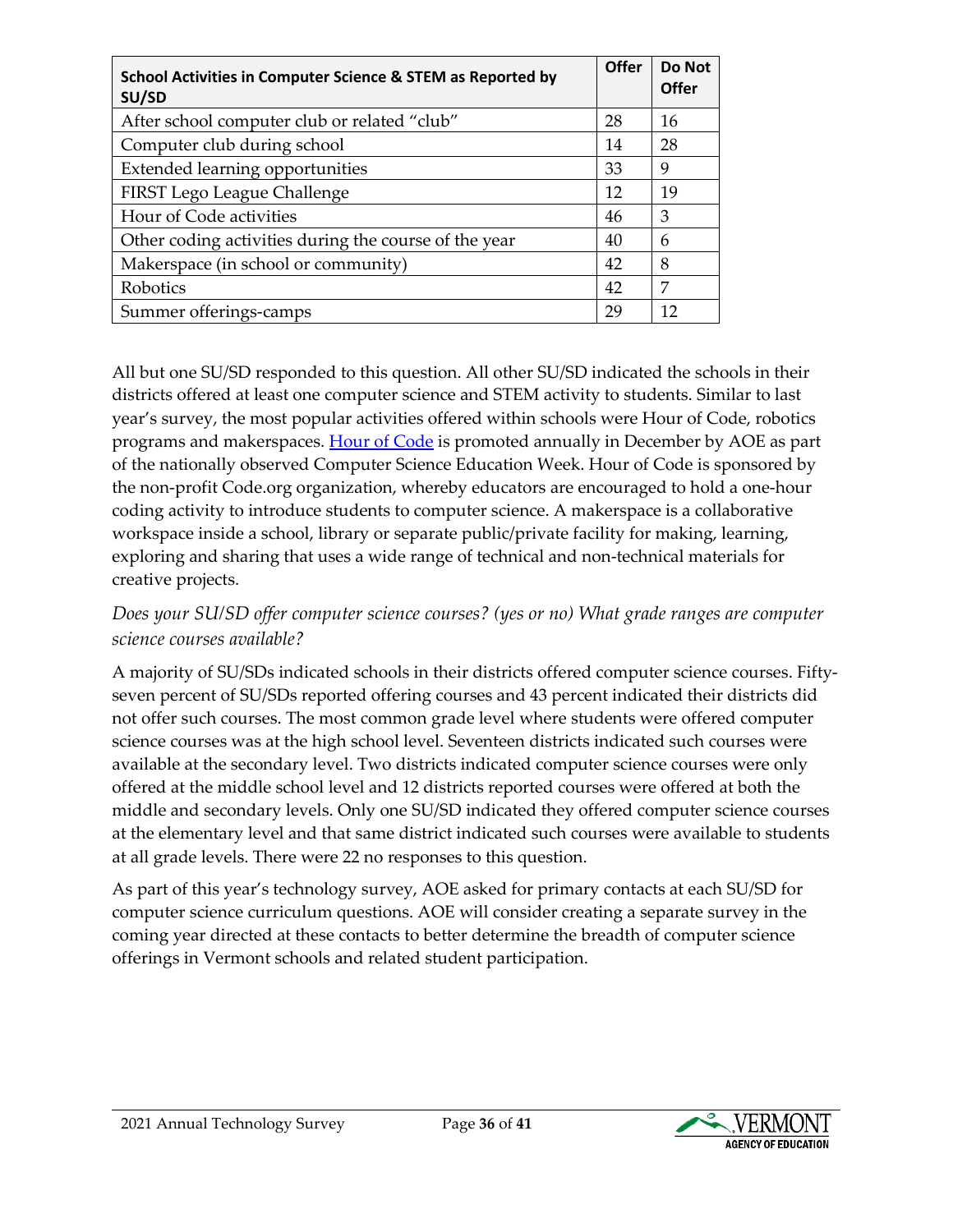# <span id="page-36-0"></span>Appendix

AOE utilizes a survey platform called Cognito. Cognito enables the online survey to be coordinated at the SU/SD level. The format of the survey does not lend itself to a simple numerical progression of questions. Rather, depending on the response to certain questions, a respondent would be directed to a different screen to continue the survey. Below are the questions represented within the survey. Not all drop-down options are listed. Where applicable, drop-down options are represented in the main body of this report as the results are reported.

# AOE Tech Survey 2021

Please complete by September 30, 2021. This survey gathers information about education technology in supervisory unions/districts and schools for the 2020-2021 school year. The information is a tool AOE uses to determine how technology is supporting student-centered learning. The survey is in five main parts: school specific data; district-wide connectivity information; tech platform functions; tech administration; and survey conclusion. For the school specific data, please add as many schools per supervisory union as you are speaking to.

- Name
- Email
- Phone
- What is your Supervisory Union or District?
- What is your title?
- Are you the primary contact for technology related matters at your SU/SD?

#### School specific data (Complete this section for All Schools in your SU by clicking "Add School")

- What is the name of your school?
- Which option most accurately describes the one-to-one status in your school?
- Does your one-to-one program allow students to take a device home?
- Does your school have the technology to support your academic programming?
- If you answered no, your school does not have the technology to support your academic programming, please indicate what technology is needed.
- How many total devices are currently available for school use?
- Please provide an estimate percentage (%) by type of devices your school has for student use. (Please note that this question asks for percentages as opposed to whole numbers and the percentages need to add to 100%)
- Does your school currently have a Bring Your Own Device (BYOD) policy?
- If you do not have a BYOD policy, why? Select the answer below that best describes your primary reason for not having one.
- If you do have a BYOD policy, why? Select the answer below that best describes your primary reason for not having one.
- What capabilities are there in your school for in-classroom video/audio?
- In response to COVID-19, what actions did your school take to address home

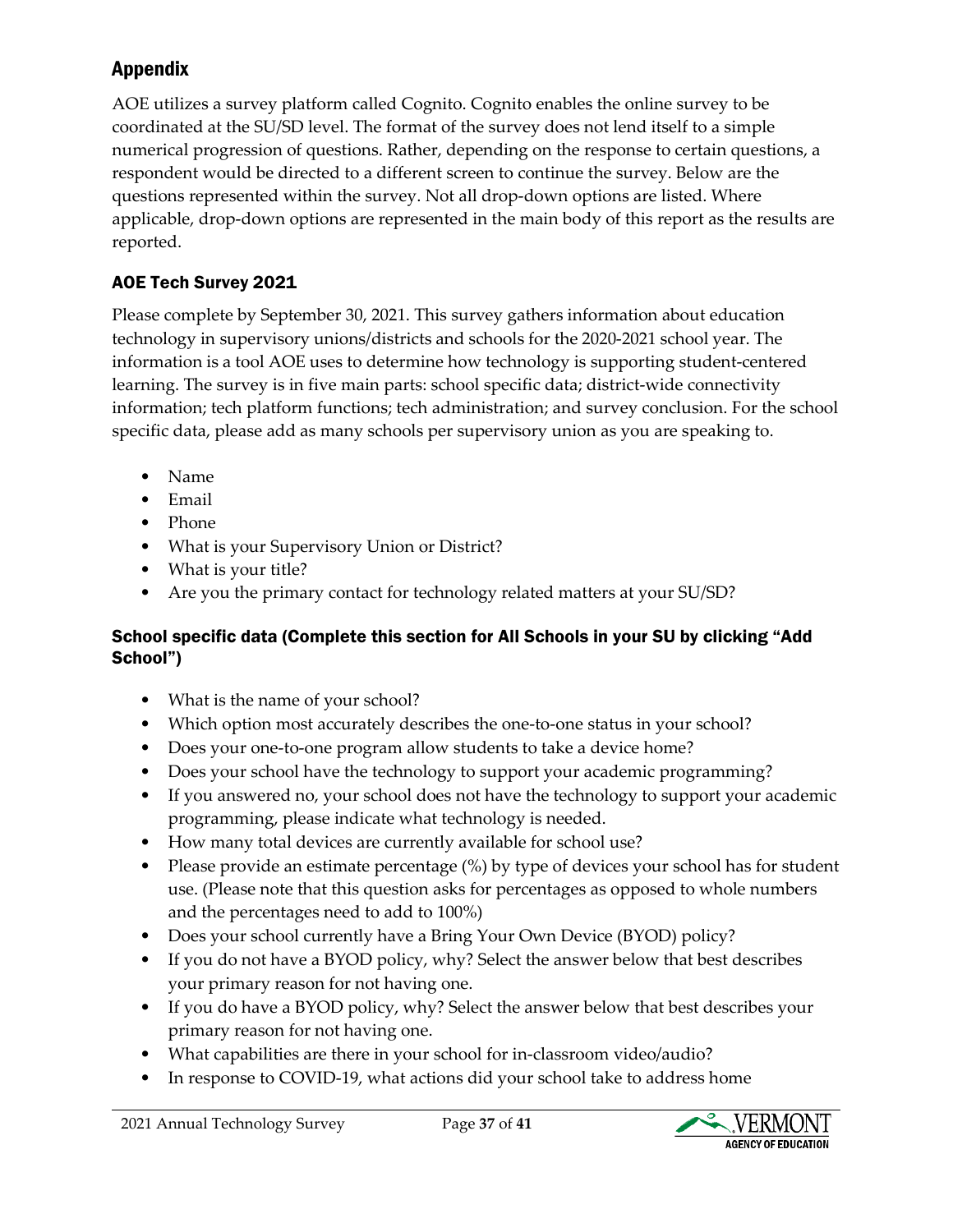connectivity issues for students? Listed below are options your school may have utilized. Please indicate by each option whether your school implemented that action. (Provided Wi-Fi hotspots. Provided Wi-Fi hotspots in school buses. Provided financial subsidy for home internet service. Extended Wi-Fi access at the school building.)

- If your school implemented an action not previously listed, please list that action.
- In response to COVID-19, schools implemented new technology and practices to deliver educational services to students. Below is a list of technology options. Please indicate by each option the status of use by your school in the UPCOMING school year. (Wi-Fi hotspots. Free Wi-Fi signal to school parking lot. 1-to-1 student Chromebook/devices for home use. IT help support for home use. School-wide online LMS for remote learning.)
- If your school will continue with a new technology or practice not previously listed, please describe.

#### District Wide Information: Internet Service Provider, Wi-Fi, Connectivity Information

The remaining questions speak to district wide information.

- Who is the primary Internet Service Provider for this school?
- What is the primary connection type for schools in your SU/SD to connect to the Internet?
- What is the current upload speed for schools in your SU/SD (as advertised by your provider)?
- What is the current download speed for schools in your SU/SD (as advertised by your provider)?
- Is your connection shared?
- How many schools share the connection?
- If your schools share a connection, which response below describes the quality of the shared connection?
- Do the schools in your SU/SD provide "guest" or "public" Wi-Fi access?
- If schools in your SU/SD provide "guest" or "public" Wi-Fi, please select the option below that best describes the area served by the Wi-Fi.
- Is there another location in the community to access free Wi-Fi?
- What is the typical cell phone coverage at the schools in your SU/SD?
- Does your SU/SD or individual schools survey students to determine their home broadband access?
- If yes that you do survey, select the option that best describes how students are surveyed or how you learn about it.
- Do you maintain a list of student home addresses that have no/low broadband?
- If yes that you do survey, what percentage of students in the schools of your SU/SD do not have broadband access at home?

# Technology Platforms & Functions

- Approximately what percent (%) of your IT services are currently situated in the cloud?
- What technology platform(s) do the schools in your SU/SD use for an SIS? A Student Information System is a software platform used to manage student data. Listed below

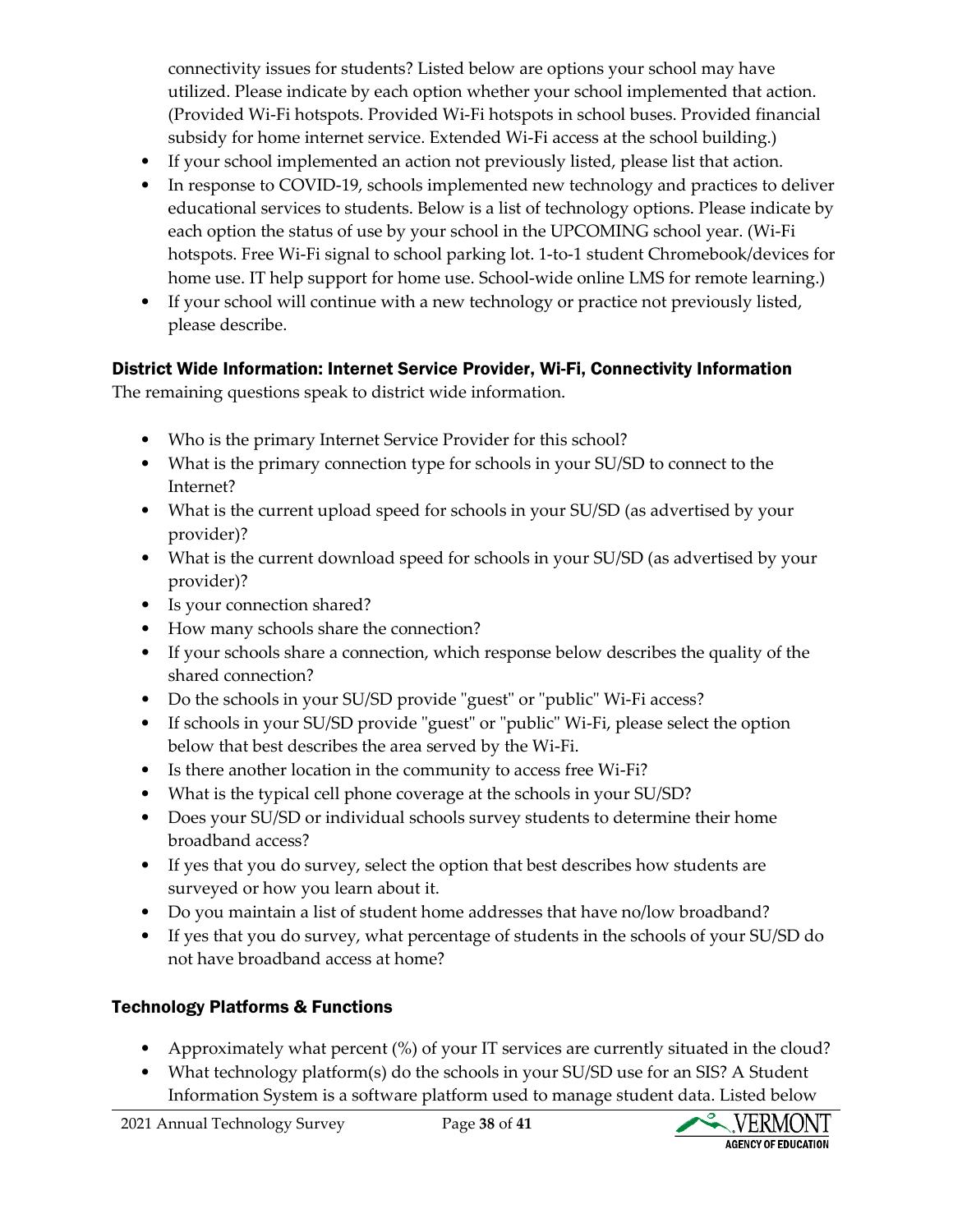are online platforms previously reported to the AOE as in use within Vermont schools. Please indicate by each platform whether your school is using it as an SIS. If you are not using an SIS indicate that in the next question. (Alpine Achievement, Alma, Canvas, Empower, Infinite Campus, MMS, PowerSchool, Rediker, TylerSIS, Web2School)

- If the schools in your SU/SD use an SIS platform not listed in the previous question, please enter the platform name.
- Would you favor AOE adopting a statewide SIS platform?
- Does your grade book tool platform (SIS) track proficiency graduation requirements?
- What technology platform(s) do the schools in your SU/SD use for an LMS? A Learning Management System is a software application for the delivery of educational courses or learning and development programs. Listed below are online platforms previously reported to the AOE as in use within Vermont schools. Indicate by each platform whether your school is using it as an LMS. (Please note - Google Workspace for Education is NOT an LMS, see upcoming question.) (Alma, Canvas-used by VTVLC, JumpRope, ManageBac, Otus, PowerSchool, Schoology, Seesaw, Toddle, Unified Classroom, Web2School)
- If schools in your SU/SD use a LMS platform not listed in the previous question, please enter the platform name below.
- Google Workspace for Education is a popular application used by many Vermont schools. In last year's survey, schools listed this suite of programs as their primary Learning Management System (LMS). Google describes its applications as tools to be used with a school's LMS and not as an LMS. Please indicate for each application the PRIMARY use of the program by schools in your SU/SD. (In Classroom Only, Student Tool Only, Teacher Tool Only, Schoolwide Use, Other, Don't Know)
- Please share any additional information you would like about your SU/SD use of Google Workspace for Education.
- Have schools in your SU/SD invested in Online Teaching Specialist certification for teachers?
- What technology platform(s) are students in your SU/SD using to develop their Personalized Learning Plans (PLPs)? Listed below are online platforms previously reported to the AOE as in use within Vermont schools. Please indicate by each platform whether your school is using it to manage PLPs. (Alpine Achievement, bulb, Canvas, Dreambox Learning, Google Workspace for Education, Naviance, PowerSchool, SchoolHack/Lift)
- If schools in your SU/SD use a platform for PLPs not listed in the previous question, please enter the platform name below.
- What professional learning or other resources would assist your SU/SD in the area of technology?
- What online learning provider(s) do you use? Listed below are providers previously reported to the AOE as in use by Vermont schools. Please indicate by each option whether schools in your SU/SD utilize that provider. (Brigham Young University Online, Edgenuity, Khan, Oak Meadow, Virtual High School, Vermont Virtual Learning Cooperative (VTVLC), SU/SD created virtual academy)
- If you use an online provider not listed in the previous question, please list it here.
- As a result of COVID-19 and the increased experience schools had with online learning,

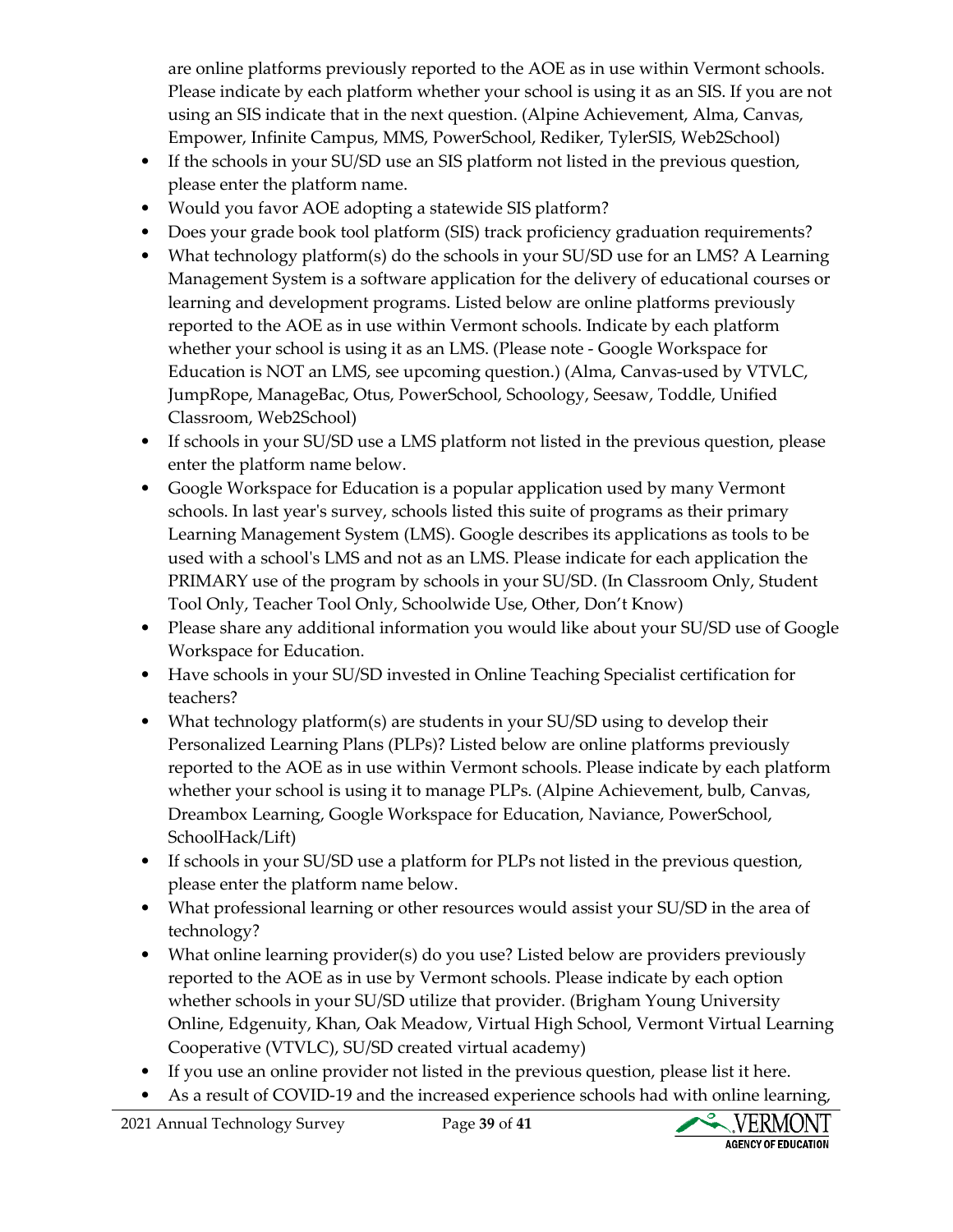will schools in your SU/SD be more likely or less likely to utilize online learning providers such as VTVLC?

- As you have indicated schools in your SU/SD are more likely to utilize online learning platforms, please explain why.
- As you have indicated schools in your SU/SD are less likely to utilize online learning platforms, please explain why.

#### Technology Administration

#### **Cybersecurity**

- Schools are increasingly the focus for attacks by cyber criminals. Listed below are measures SU/SD can take to improve their cybersecurity posture. Please indicate your SU/SD actions for the following measures. (Network monitoring to detect malicious activity. Network vulnerability scanning. Timely patching of security holes. Application firewall in place. URL filtering. Email security. Anti-virus software in use. Regular employee training. Multi-factor password authentication.)
- What is the greatest need your SU/SD has in the area of cybersecurity?

#### Data Privacy

- Federal laws mandate the protection of student data. In Vermont, AOE supports the Vermont Student Privacy Alliance (VSPA), a collaborative group of SU/SD representatives sharing common concerns around student privacy. Is your SU/SD a member of the VSPA?
- Does your SU/SD request online application vendors to sign a student data privacy agreement?

#### Digital Learning Plans

- A digital learning plan is a guide for how your SU/SD will support digital learning. Digital learning is any instructional practice that effectively uses technology to strengthen a student's learning experience. Does your SU/SD have a digital learning plan in place?
- If you have a digital learning plan, how often is the plan updated?
- If your SU/SD does not have a plan, please select the reason that BEST represents why you do not have one.
- How can AOE best support your SU/SD in creating and maintaining a digital learning plan?

#### Assistive Technology

• Does the SU/SD invest in or provide assistive technology to students?